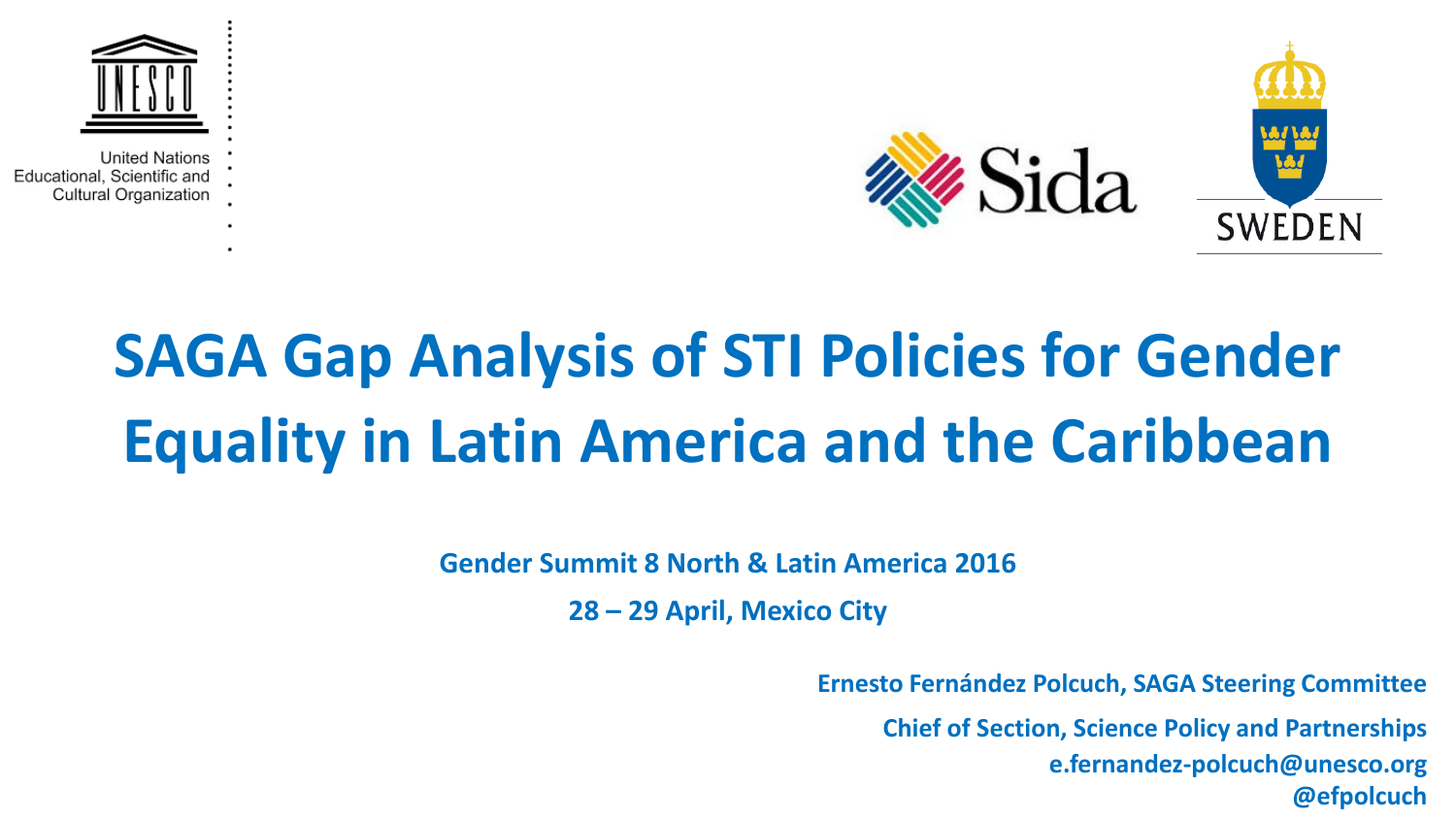





## **SAGA (STEM and Gender Advancement)**

- SAGA's aim is to contribute to reducing the gender gap in STEM fields in all countries at all levels of education and research, by determining, measuring and assessing sex-disaggregated data, as well as influencing policy based on creating an inventory and gap analysis of policy instruments that affect gender equality in STEM.
- In order to address the difficulties in the design, monitoring and evaluation of instruments and policies, the SAGA project has created a new approach implemented through the SAGA Toolkit and SAGA STI GOL.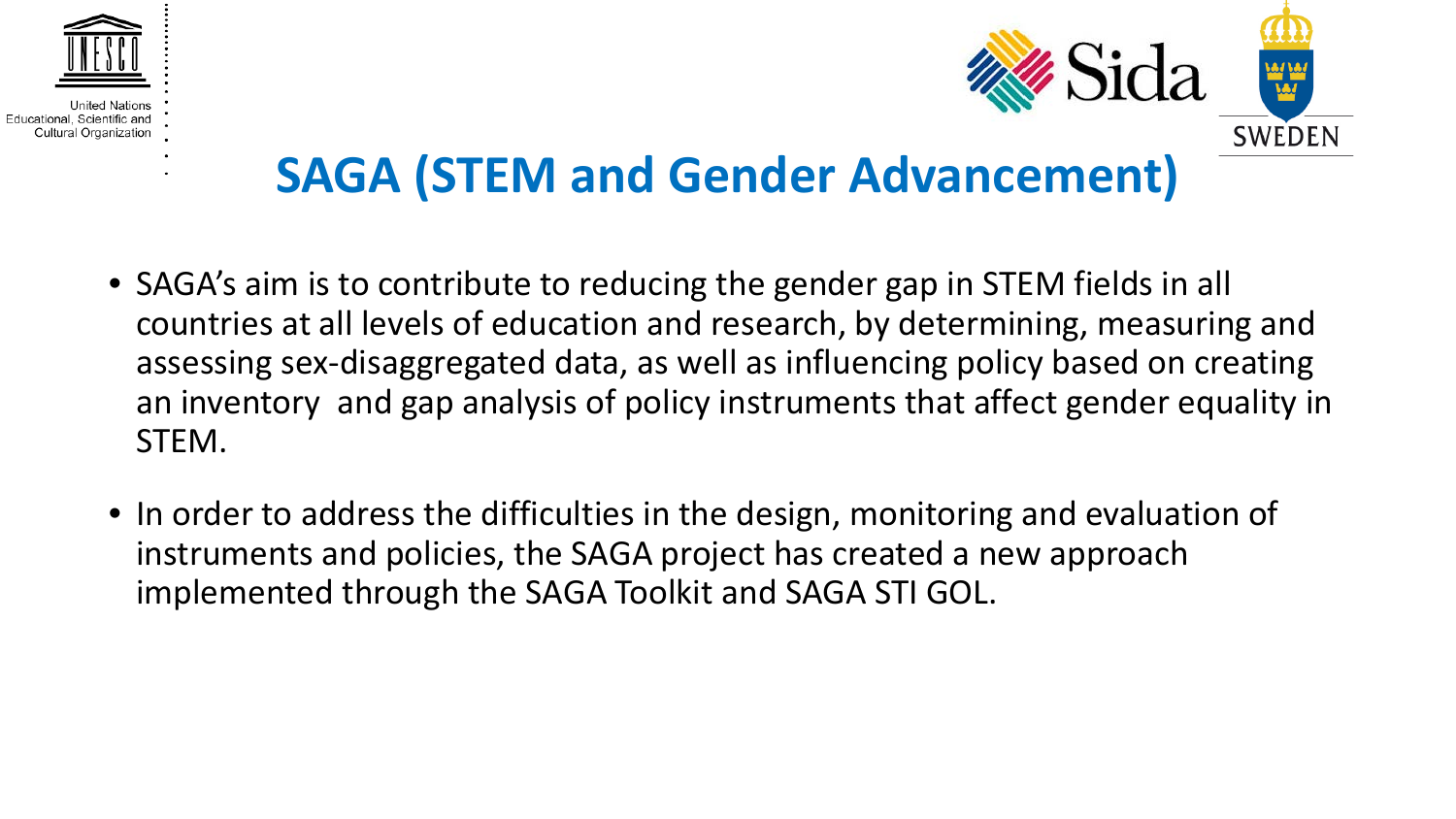



### **The SAGA Toolkit**

- Provides countries with a set of instruments for improved measurement of gender in STEM and to support the design of better STI policies.
- Provides practical tools to monitor and evaluate gender equality and to integrate gender aspects in STI policies in a field where solid information is still lacking and analysis is frequently based primarily on anecdotal evidence.
- Establishes a new basis for evidence-based policy making, including impact assessment and policy design.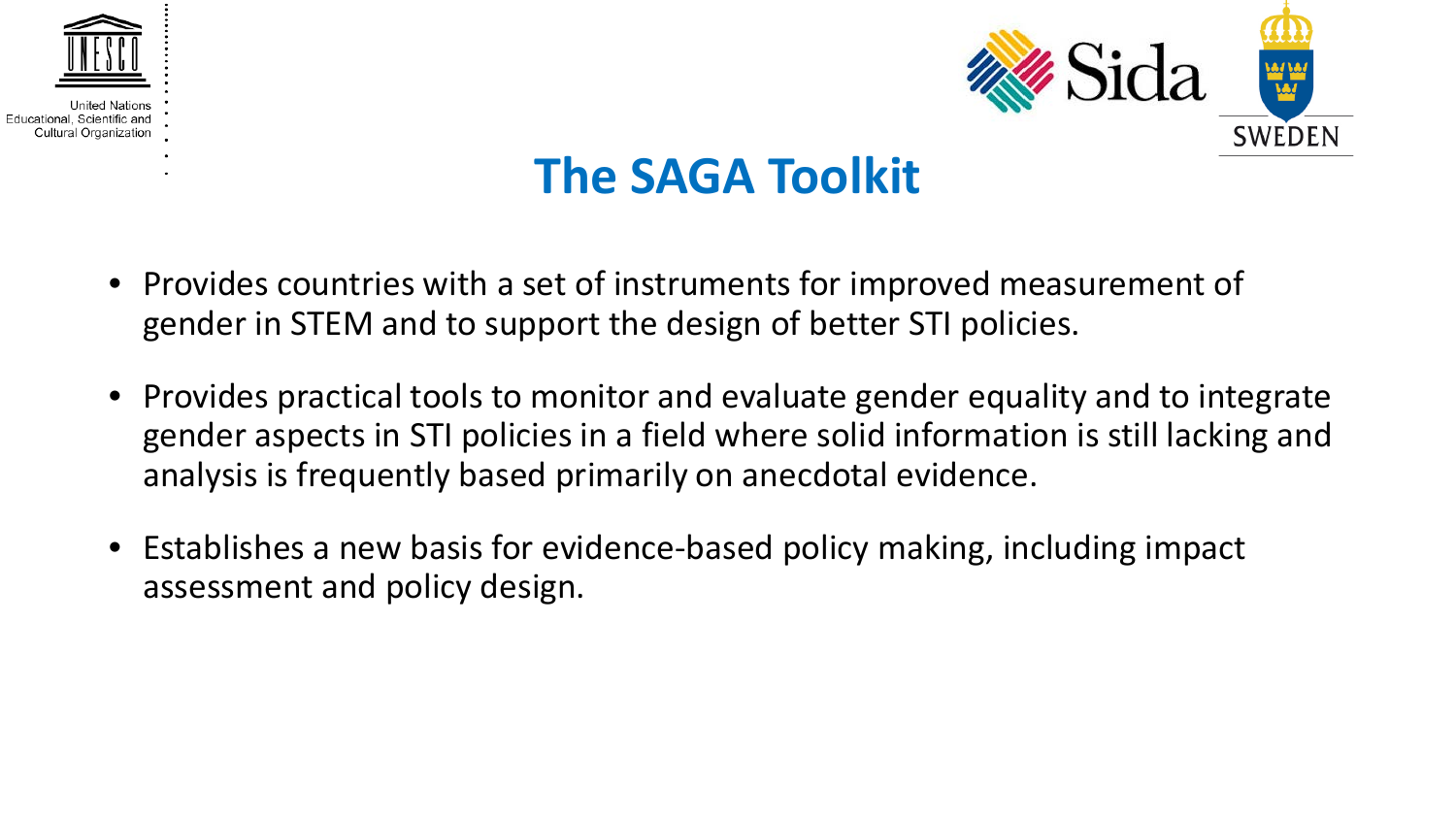



### **SAGA STI Gender Objective List**

- Tool for classifying STI policies and instruments and identifying gaps in the policy mix through the categorization of policies and instruments into different gender objectives.
- Aims at encompassing all aspects of gender equality in policy making, as identified through research conducted in the framework of SAGA.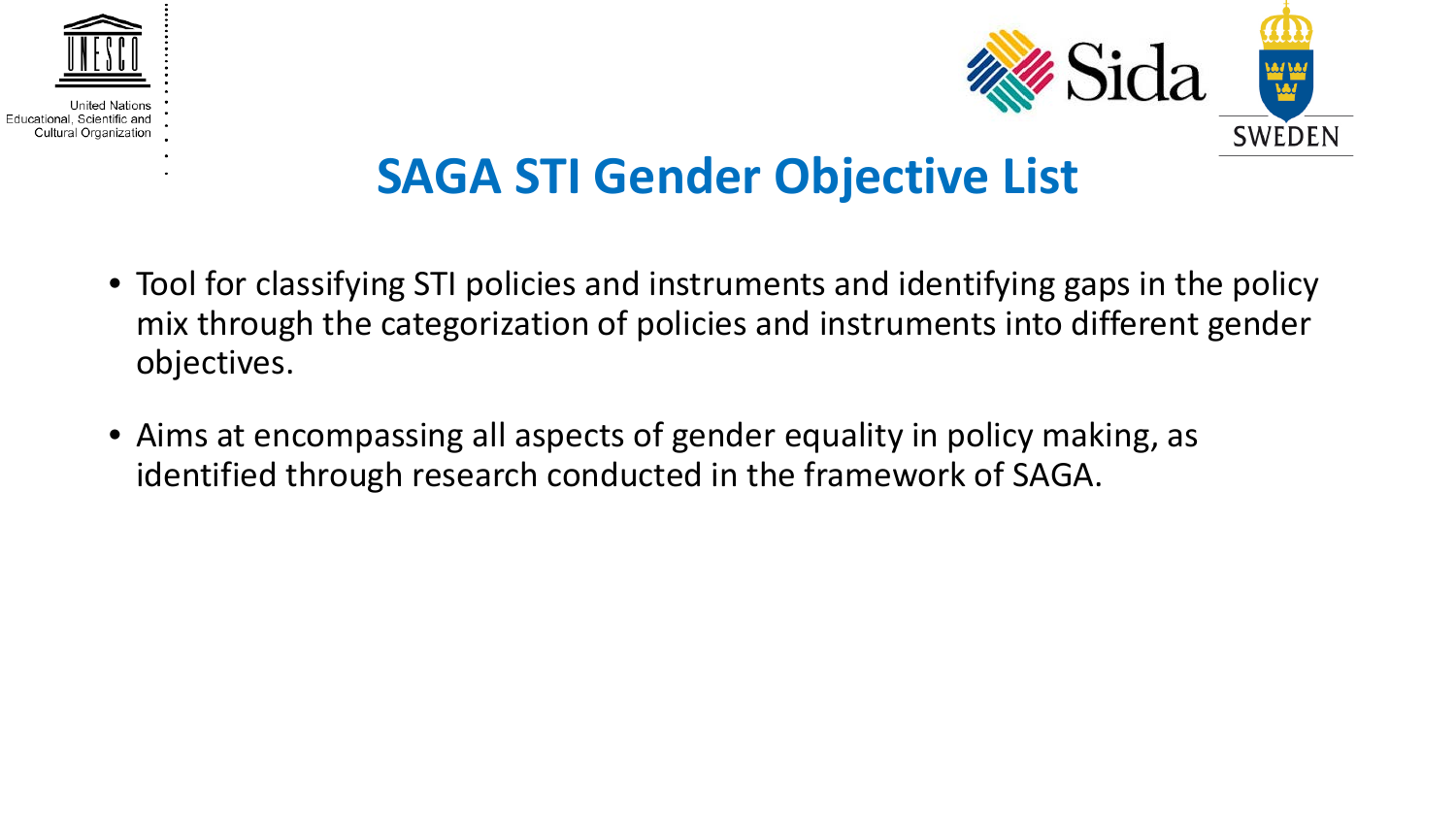



## **SAGA STI GOL (cont.)**

- Allows the mapping of existing indicators to gender objectives and facilitate identifying gaps.
- It is based on 7 gender objectives or policy impacts:
	- 1. Social norms and stereotypes
	- 2. Primary and secondary education
	- 3. Higher education
	- 4. Career progression
	- 5. Research content and practice
	- 6. Policy-making processes
	- 7. Entrepreneurship and innovation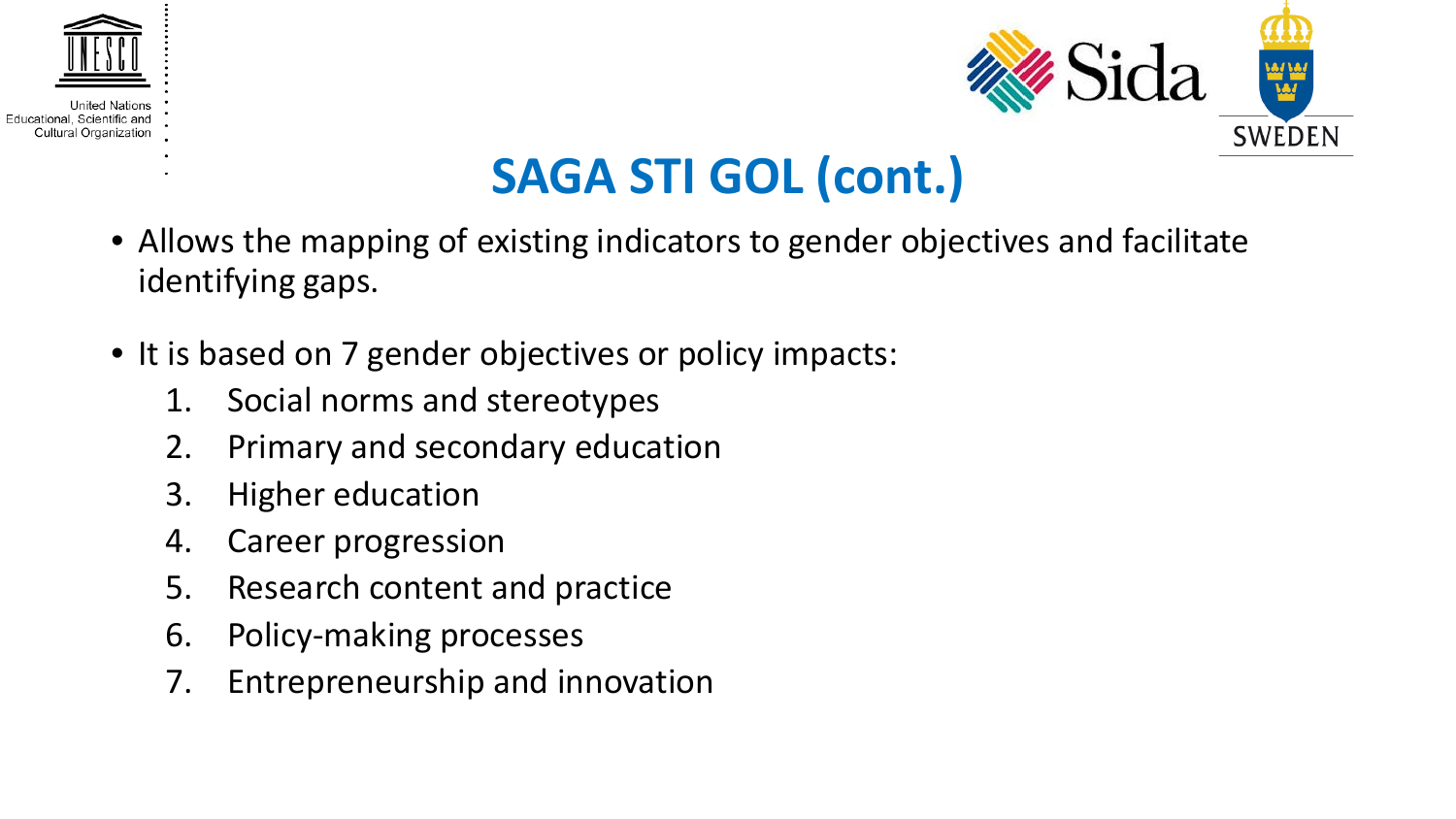

Educational, Scien Cultural Organization



## **Examples of gender-related policies and instruments in STI**

- Ad hoc programs
- Programs to promote women's participation and recognition of women in STI
- Parental leave
- Extension of the duration of scholarships, grants and subsidies because of maternity and child care
- Monthly allowance for child care
- Special scholarships for women researchers
- Creation of ah hoc institutions and National Gender and STI Committees
- Among others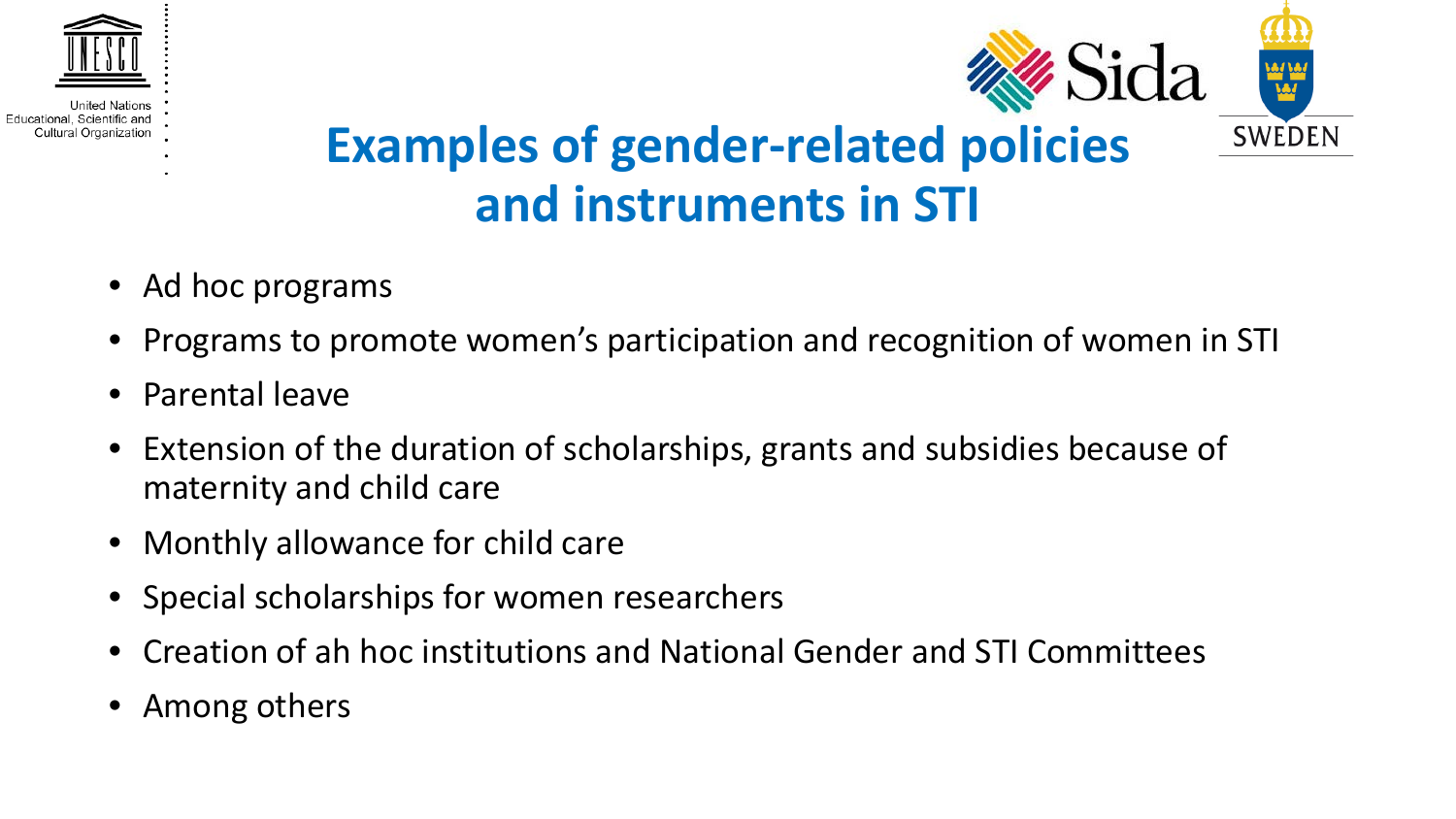



## **Good practices: some policies and instruments with a focus on gender in STI**

- Ad hoc programs: "Programa Mulher e Ciência" (Brazil) or the "Mujeres jóvenes en la Sociedad del Conocimiento" Program (Paraguay)
- Programs to promote women's participation and recognition in STI
- Parental leave, extension of the duration of scholarships, grants and subsidies because of maternity and child care, monthly allowance for child care (especially in Argentina and Chile)
- Special scholarships for women researchers (Brazil, Colombia, Peru, Uruguay among others)
- Publications for the constant monitoring of activities and to promote awareness of the gender situation – National Survey on gender in Science and Technology (Argentina, Uruguay)
- Creation of Ad hoc institutions and National Gender and STI Committees (Bolivia, Uruguay and Venezuela among others)
- Fora, panels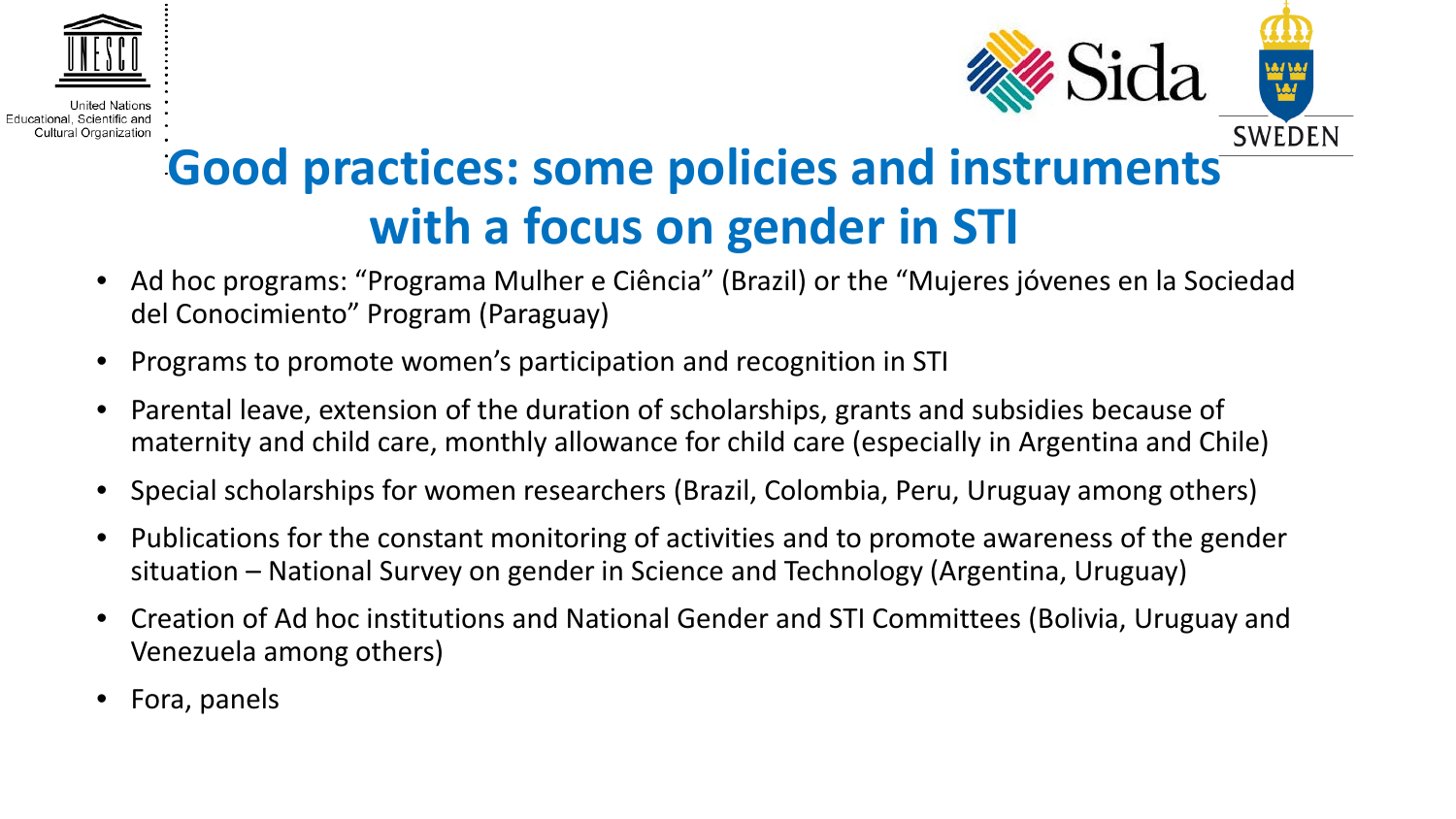



## **SAGA Gap Analysis of STI Policies for Gender Equality in Latin America and the Caribbean**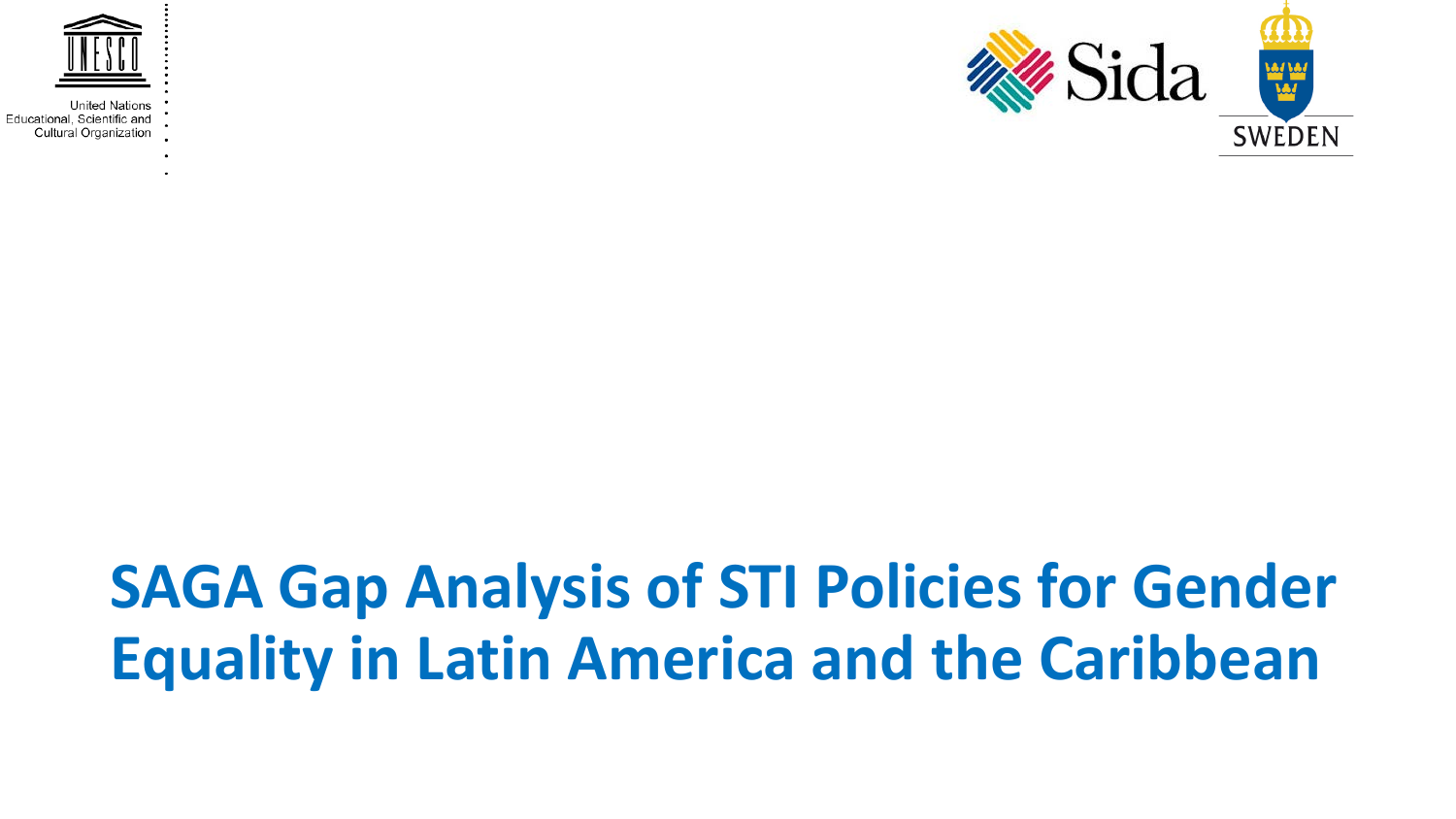



### **Methodology**

- **Survey of STI Policy instruments**
- **Classification with SAGA STI Gender Objective List**
- **Gap analysis and drafting of SAGA STI Policy Report for LAC**
- **Database in SPIN LAC**



**http://spin.unesco.org.uy/**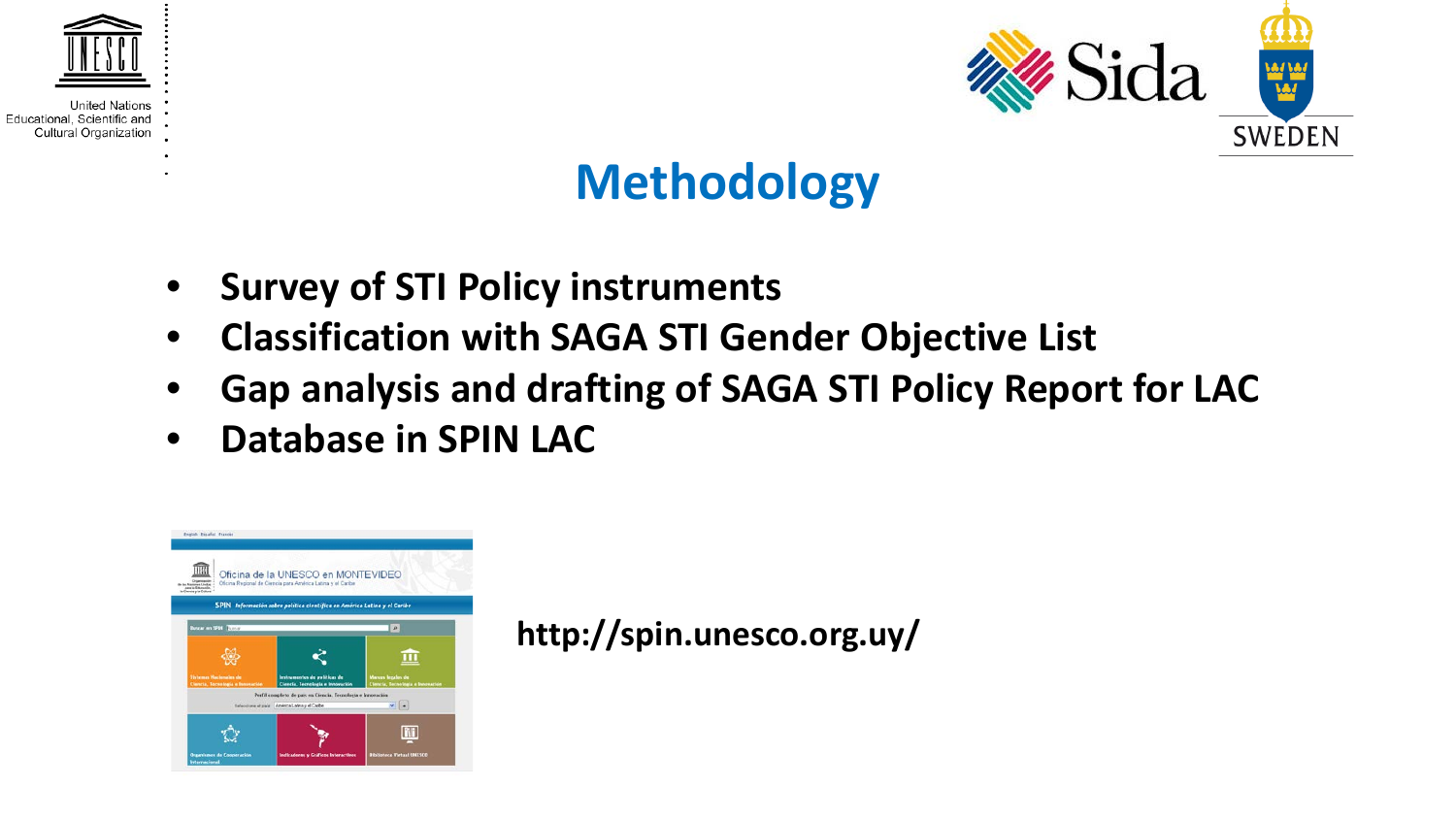







| <b>Change perceptions,</b><br>attitudes,<br>behaviour, social<br>norms and<br>stereotypes<br>towards women in<br><b>STEM in Society</b> | <b>Engage girls and</b><br>young women<br>in STEM primary<br>and secondary<br>education, as<br>well as in TVET | <b>Attraction, access</b><br>to and retention<br>of women in<br><b>STEM higher</b><br>education at all<br><b>levels</b> | <b>Gender equality</b><br>in career<br>progression for<br>scientists and<br>engineers (S&E) | <b>Promote the</b><br>gender dimension<br>in research<br>content, practice<br>and agenda | <b>Promote gender</b><br>equality in STEM-<br>related policy-<br>making | Promote gender<br>equality in science<br>and technology-<br>based<br>entrepreneurship<br>and innovation<br>activities |
|-----------------------------------------------------------------------------------------------------------------------------------------|----------------------------------------------------------------------------------------------------------------|-------------------------------------------------------------------------------------------------------------------------|---------------------------------------------------------------------------------------------|------------------------------------------------------------------------------------------|-------------------------------------------------------------------------|-----------------------------------------------------------------------------------------------------------------------|
| Argentina                                                                                                                               | <b>Brazil</b>                                                                                                  | <b>Brazil</b>                                                                                                           | Argentina                                                                                   | <b>Brazil</b>                                                                            |                                                                         | Guatemala                                                                                                             |
| <b>Brazil</b>                                                                                                                           | Chile                                                                                                          | Chile                                                                                                                   | <b>Brazil</b>                                                                               |                                                                                          |                                                                         |                                                                                                                       |
| Chile                                                                                                                                   | Costa Rica                                                                                                     | <b>Mexico</b>                                                                                                           | Chile                                                                                       |                                                                                          |                                                                         |                                                                                                                       |
| Colombia                                                                                                                                | Mexico                                                                                                         |                                                                                                                         | Colombia                                                                                    |                                                                                          |                                                                         |                                                                                                                       |
| Costa Rica                                                                                                                              |                                                                                                                |                                                                                                                         | Costa Rica                                                                                  |                                                                                          |                                                                         |                                                                                                                       |
| Guatemala                                                                                                                               |                                                                                                                |                                                                                                                         | <b>Mexico</b>                                                                               |                                                                                          |                                                                         |                                                                                                                       |
| <b>Mexico</b>                                                                                                                           |                                                                                                                |                                                                                                                         | Peru                                                                                        |                                                                                          |                                                                         |                                                                                                                       |
| Peru                                                                                                                                    |                                                                                                                |                                                                                                                         | <b>Uruguay</b>                                                                              |                                                                                          |                                                                         |                                                                                                                       |
| <b>Uruguay</b>                                                                                                                          |                                                                                                                |                                                                                                                         |                                                                                             |                                                                                          |                                                                         |                                                                                                                       |
|                                                                                                                                         |                                                                                                                |                                                                                                                         |                                                                                             |                                                                                          |                                                                         |                                                                                                                       |

Venezuela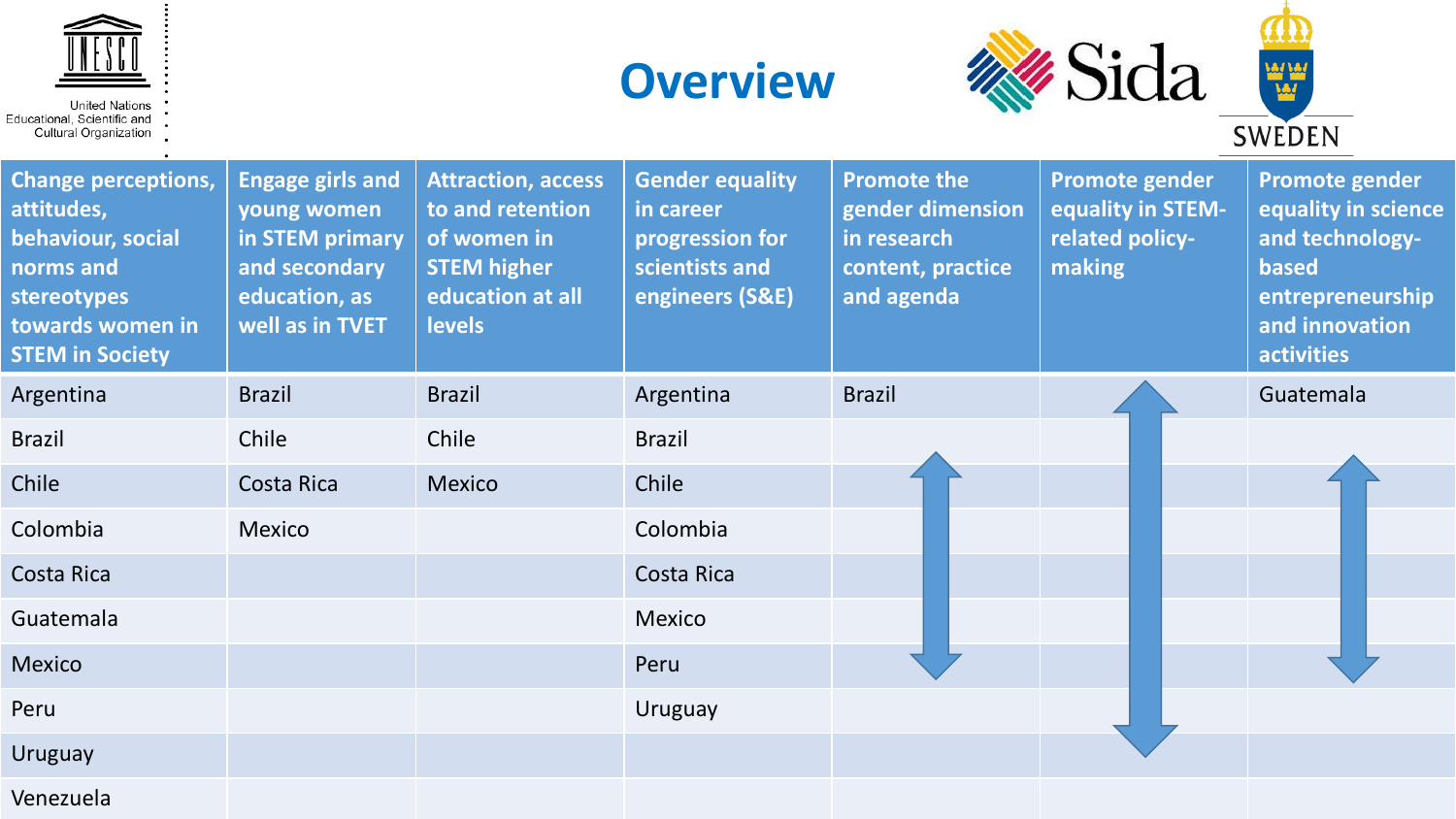



### **Change perceptions, attitudes, behaviour, social norms and stereotypes towards women in STEM in society**

**Total Promote awareness of and overcome non conscious and cultural gender biases widely expressed as gender stereotypes, among scientists, educators, policy-makers, research organisations, the media, and the public at large**

**Promote visibility of women with STEM qualifications, and in STEM careers, especially in leadership positions in governments, business enterprises, universities, and research organisations**

**Mainstream gender perspectives in science communication and informal and non-formal STEM education activities, including in science centres and museums**

19 5 13 1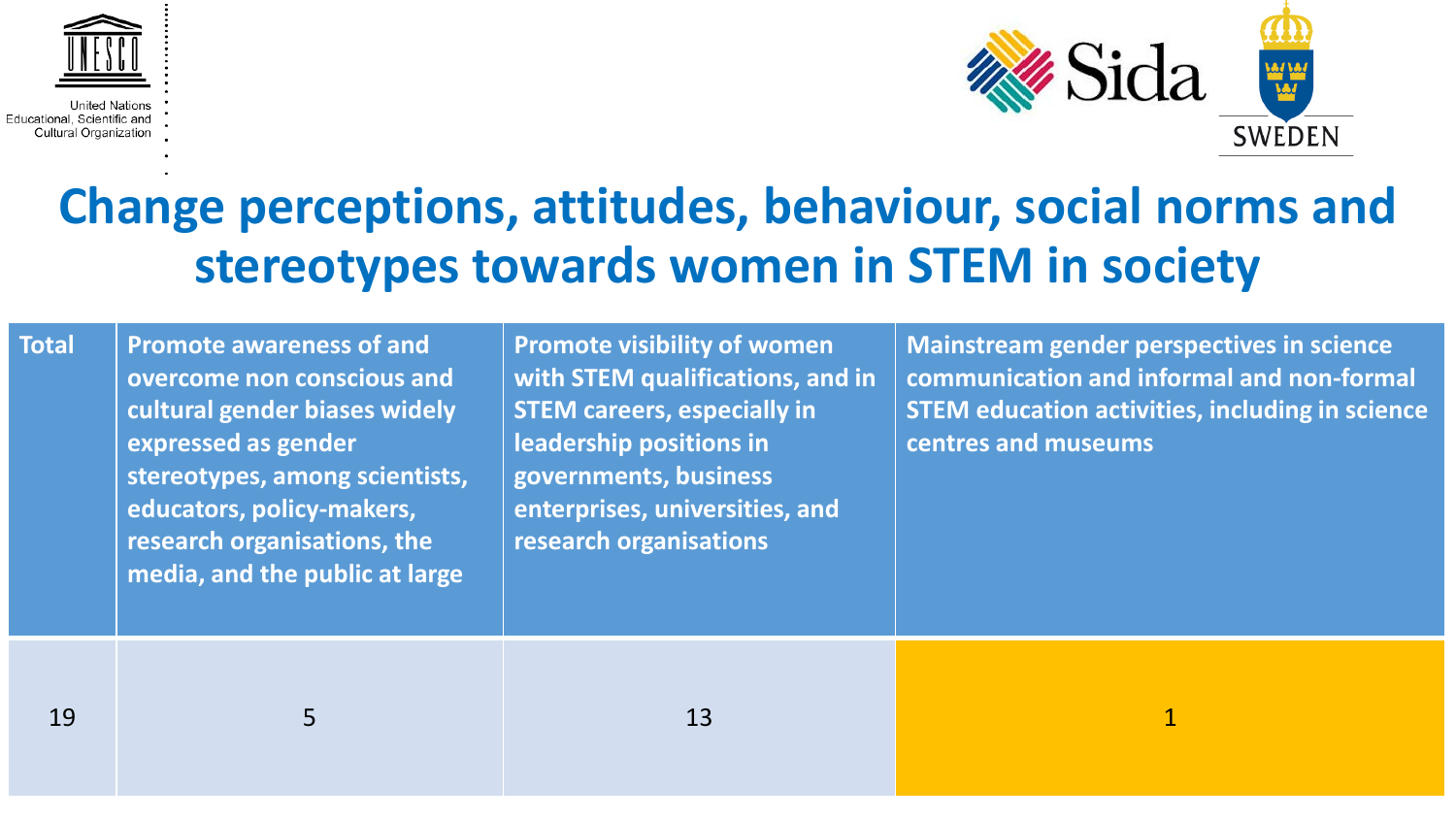![](_page_11_Picture_0.jpeg)

#### **SWEDEN Engage girls and young women in STEM primary and secondary education, as well as in technical and vocational education and training**

| <b>Total</b> | <b>Promote S&amp;E vocations</b><br>to girls and young<br>women, including by<br>stimulating interest,<br>fostering in-depth<br>knowledge about S&E<br>career issues, and<br>presenting role models | <b>Mainstream the</b><br>gender perspective in<br>educational content<br>(teacher training,<br>curricula, pedagogical<br>methods, and teaching<br>material) | Promote gender-sensitive<br>pedagogical approaches<br>to STEM teaching,<br>including encouraging<br>hands-on training and<br><b>experiments</b> | Promote gender<br>balance among<br><b>STEM teachers</b> | <b>Promote gender</b><br>equality in STEM<br>school-to-work<br>transitions |
|--------------|-----------------------------------------------------------------------------------------------------------------------------------------------------------------------------------------------------|-------------------------------------------------------------------------------------------------------------------------------------------------------------|-------------------------------------------------------------------------------------------------------------------------------------------------|---------------------------------------------------------|----------------------------------------------------------------------------|
| 12           | 9                                                                                                                                                                                                   | $\overline{2}$                                                                                                                                              |                                                                                                                                                 | $\overline{0}$                                          | $\overline{0}$                                                             |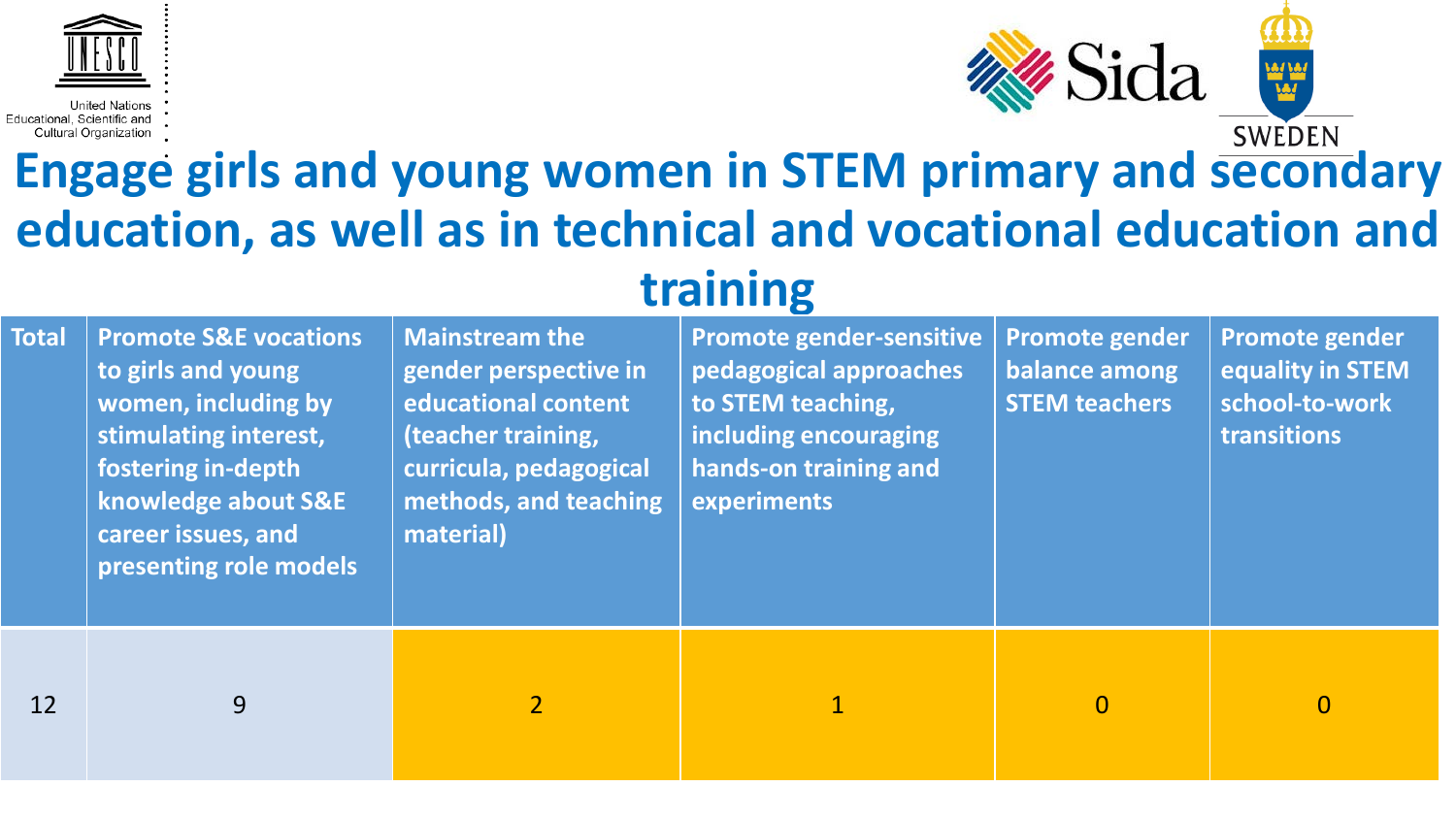![](_page_12_Picture_0.jpeg)

![](_page_12_Picture_2.jpeg)

## **Attraction, access to and retention of women in STEM higher Attraction, access to and retention of women in STEM higher education at all levels**

| <b>Total</b> | <b>Promote access of</b><br>and attract women<br>to STEM higher<br>education (including<br><b>Masters and PhD),</b><br>including through<br>specific scholarships<br>and awards | <b>Prevent</b><br>gender bias<br>in the<br>student<br>admission<br>process | <b>Promote retention of</b><br>women in STEM higher<br>education at all levels,<br>including through<br>gender-sensitive<br>mentonring,<br>workshops and<br>networks | <b>Prevent gender-</b><br><b>based</b><br>discrimination<br>and sexual<br>harassment<br>particularly at<br>graduate level,<br><b>including Masters</b><br>and PhD | Promote gender<br>equality in<br>international<br>mobility of<br>students | <b>Promote day</b><br>care/child care<br>facilities for<br>students,<br>particularly at<br><b>STEM higher</b><br>education<br>institutions |
|--------------|---------------------------------------------------------------------------------------------------------------------------------------------------------------------------------|----------------------------------------------------------------------------|----------------------------------------------------------------------------------------------------------------------------------------------------------------------|-------------------------------------------------------------------------------------------------------------------------------------------------------------------|---------------------------------------------------------------------------|--------------------------------------------------------------------------------------------------------------------------------------------|
| 14           | 10                                                                                                                                                                              | $\overline{0}$                                                             | $\mathbf 1$                                                                                                                                                          | $\overline{1}$                                                                                                                                                    | $\overline{2}$                                                            | $\overline{0}$                                                                                                                             |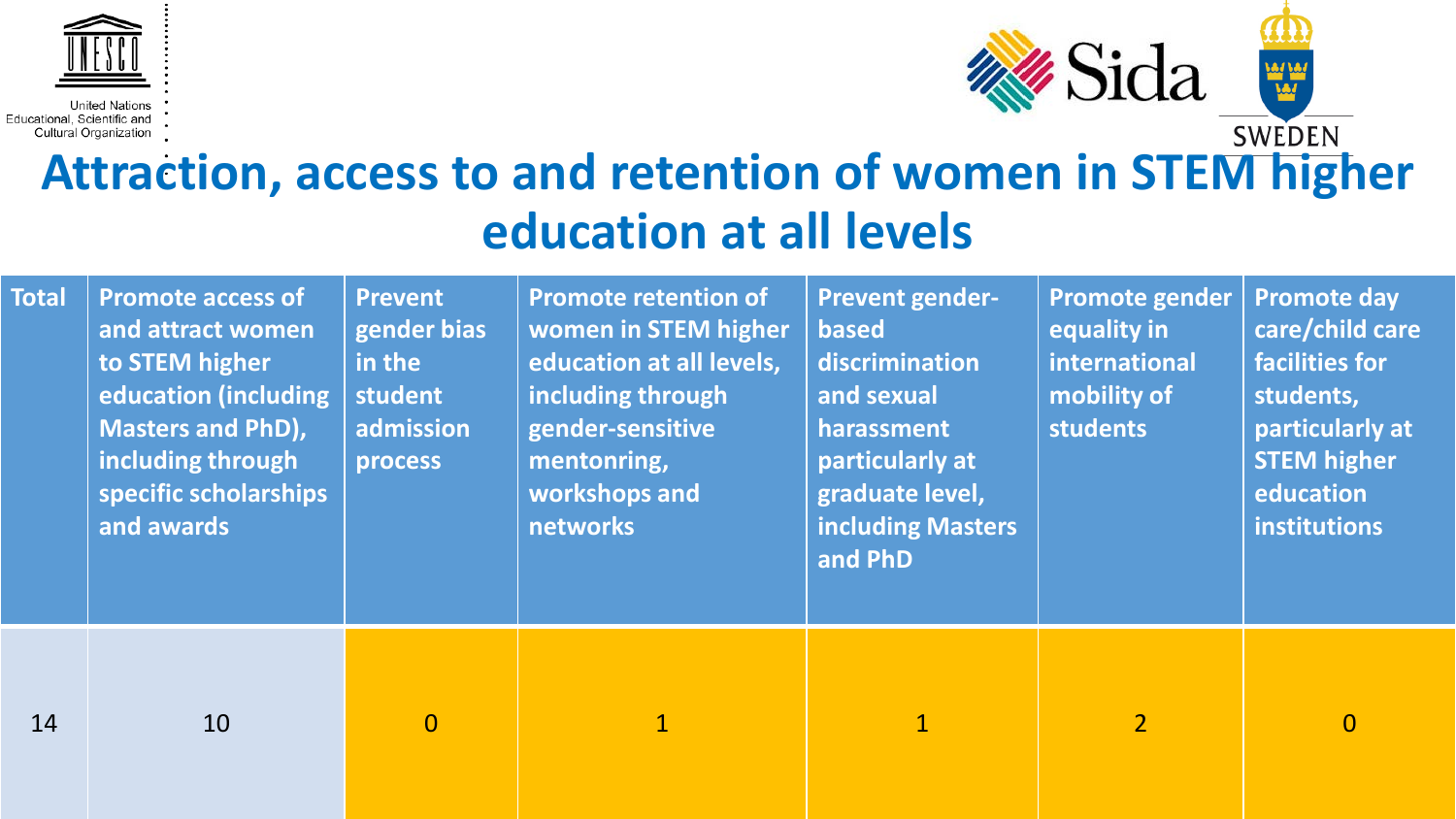![](_page_13_Picture_0.jpeg)

![](_page_13_Picture_2.jpeg)

## **Gender equality in career progression for scientists and engineers (S&E) (1)**

| <b>Total</b> | <b>Ensure gender equality in access to</b><br>job opportunities, recruitment<br>criteria and processes | <b>Promote equal</b><br>work conditions | <b>Ensure gender equality in access</b><br>to opportunities in the workplace | <b>Promote work-life</b><br>balance |
|--------------|--------------------------------------------------------------------------------------------------------|-----------------------------------------|------------------------------------------------------------------------------|-------------------------------------|
| 23           | $\overline{4}$                                                                                         | 8                                       | $\mathbf{1}$                                                                 | $\overline{3}$                      |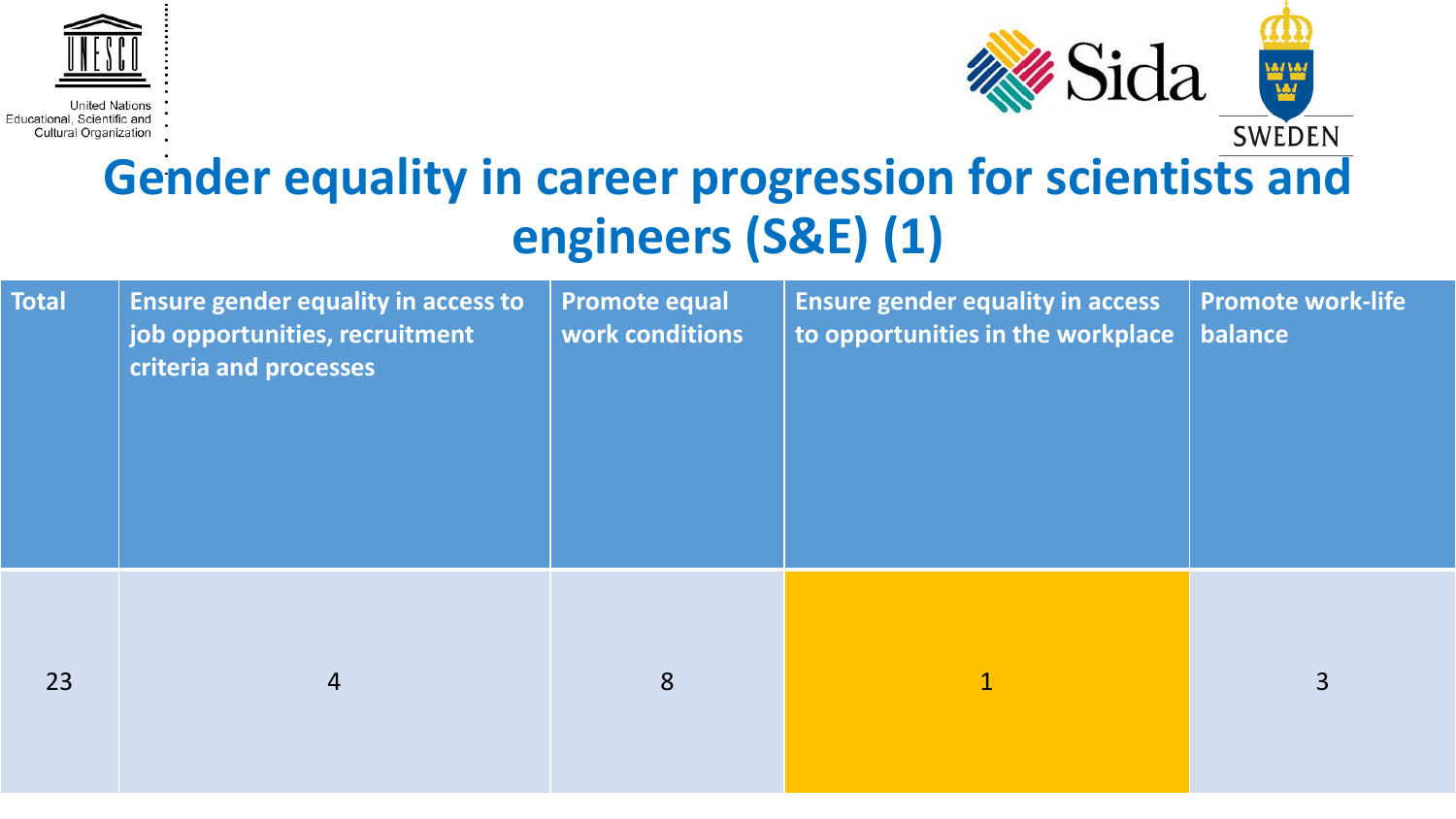![](_page_14_Picture_0.jpeg)

![](_page_14_Picture_2.jpeg)

## **Gender equality in career progression for scientists and engineers (S&E) (2)**

| <b>Total</b> | Promote gender equality in in<br>international mobility of post-<br>docs and researchers, and<br>facilitate women's return | Promote gender<br>balance in leadership<br>positions in S&E<br>occupations (including<br>decision making and<br>research) | <b>Promote transformations of</b><br><b>STI institutions and</b><br>organizations (structure,<br>governance, policies, norms<br>and values) aimed at achieving<br>gender equality | <b>Ensure gender equality</b><br>in S&E professional<br>certifications, in<br>particular engineering<br>accreditation |
|--------------|----------------------------------------------------------------------------------------------------------------------------|---------------------------------------------------------------------------------------------------------------------------|-----------------------------------------------------------------------------------------------------------------------------------------------------------------------------------|-----------------------------------------------------------------------------------------------------------------------|
| 23           |                                                                                                                            |                                                                                                                           |                                                                                                                                                                                   | $\overline{2}$                                                                                                        |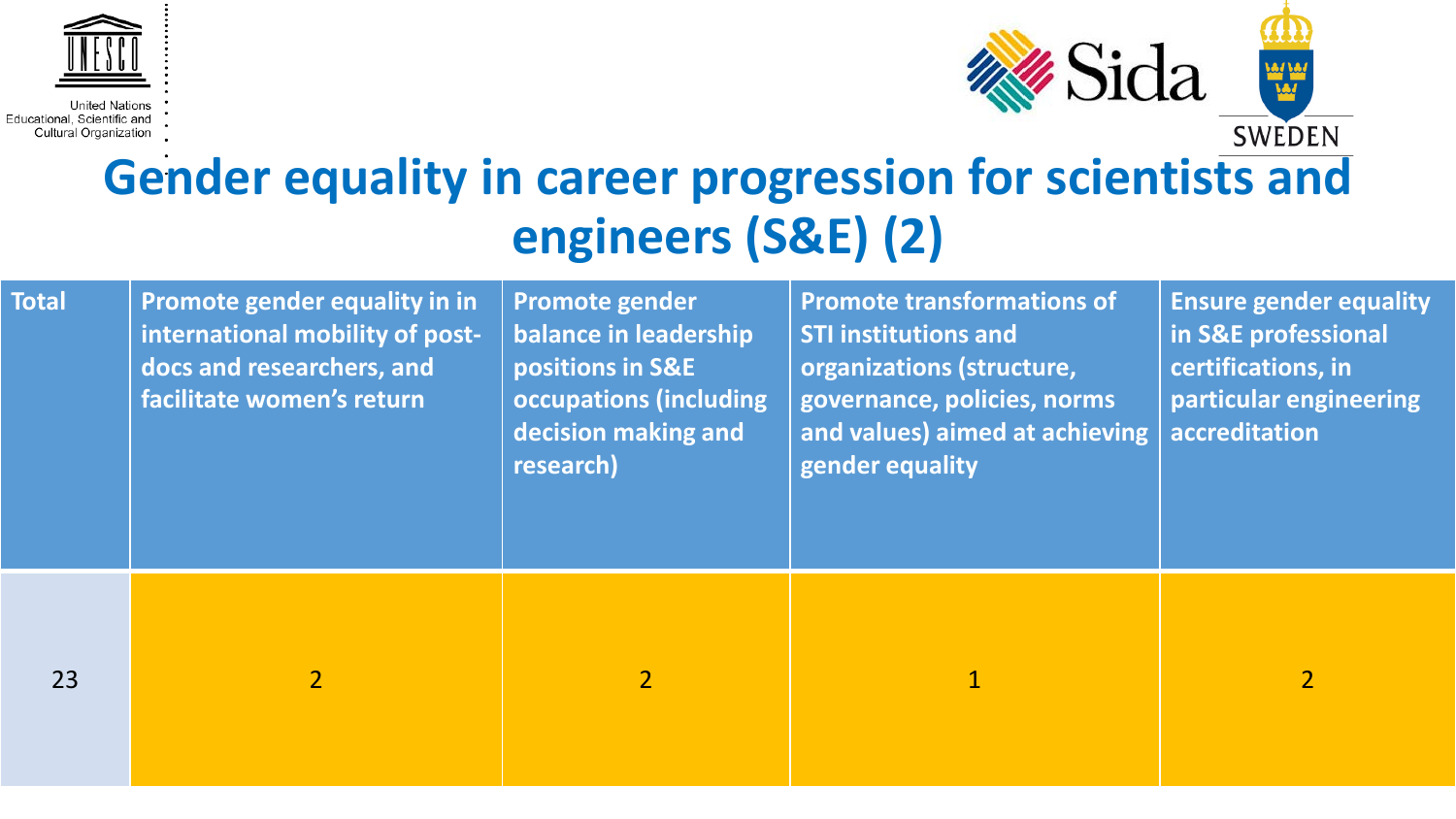![](_page_15_Picture_0.jpeg)

![](_page_15_Picture_2.jpeg)

### **Promote the gender dimension in research content, practice and agendas**

| <b>Total</b>   | <b>Establish specific gender-</b><br>oriented R&D programmes,<br>including research on gender<br>in STEM and on the gender<br>dimension of the country's<br>research agenda and<br>portfolio | Incorporate gender<br>dimensions into the<br>evaluation of R&D<br>projects | <b>Promote gender-</b><br>sensitive analysis in<br>research hypothesis<br>and consideration of<br>sex of research<br>subjects | Promote gender responsive and gender<br>sensitive research dissemination and<br>science communication, including<br>through science centres and museums,<br>science journalism, specific conferences,<br>workshops and publications |
|----------------|----------------------------------------------------------------------------------------------------------------------------------------------------------------------------------------------|----------------------------------------------------------------------------|-------------------------------------------------------------------------------------------------------------------------------|-------------------------------------------------------------------------------------------------------------------------------------------------------------------------------------------------------------------------------------|
| $\overline{2}$ |                                                                                                                                                                                              | $\Omega$                                                                   | $\overline{0}$                                                                                                                | $\overline{0}$                                                                                                                                                                                                                      |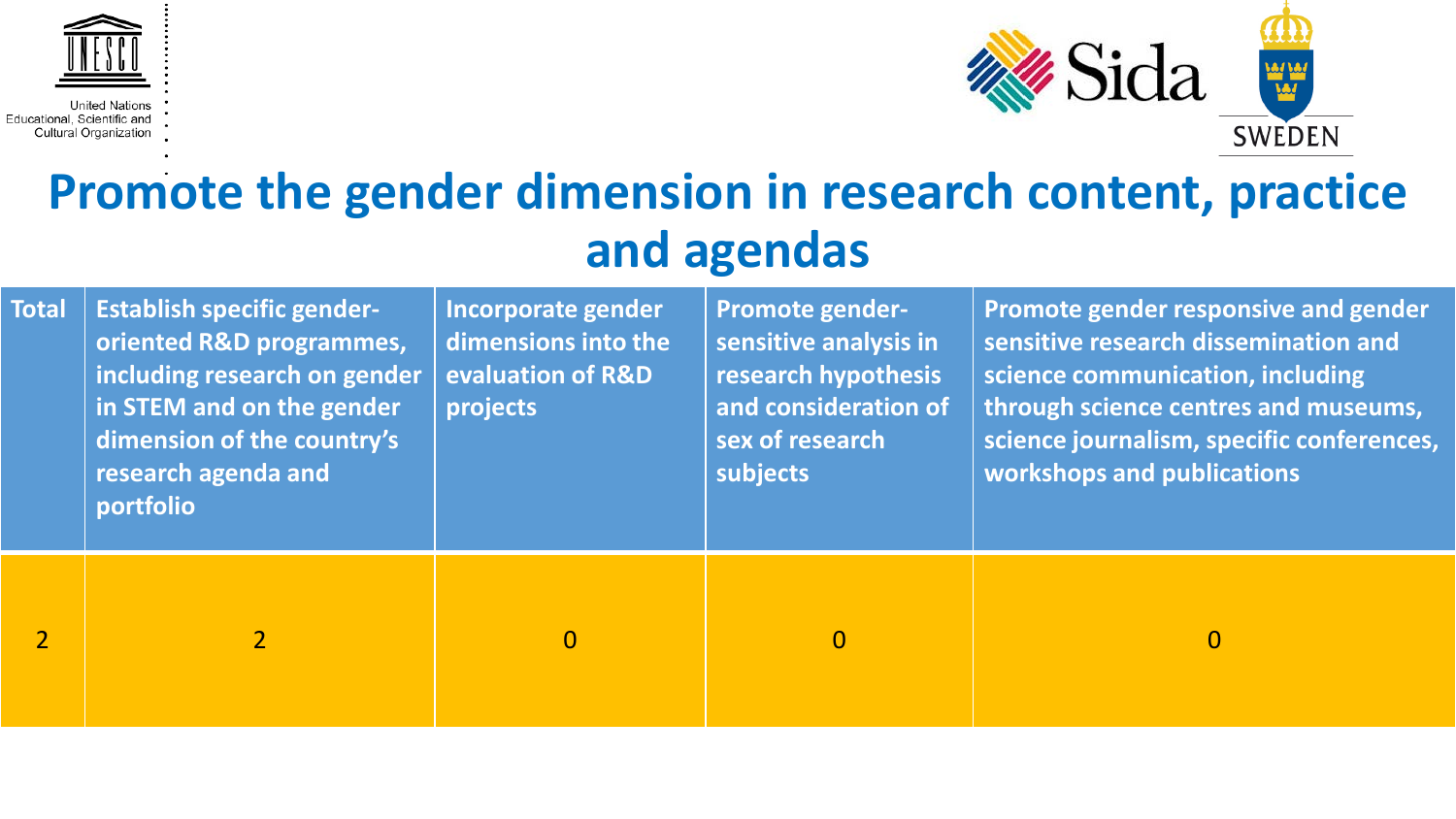![](_page_16_Picture_0.jpeg)

![](_page_16_Picture_2.jpeg)

## **Promote gender equality in STEM-related policy-making**

| <b>Total</b>   | <b>Ensure gender balance in STEM-related policy</b><br>design (decision makers, consultative committees,<br>expert groups, etc.) | Ensure gender mainstreaming and prioritization of gender<br>equality in STEM-related policy design, monitoring and<br>evaluation |
|----------------|----------------------------------------------------------------------------------------------------------------------------------|----------------------------------------------------------------------------------------------------------------------------------|
| $\overline{0}$ | $\mathbf{0}$                                                                                                                     | $\mathbf{0}$                                                                                                                     |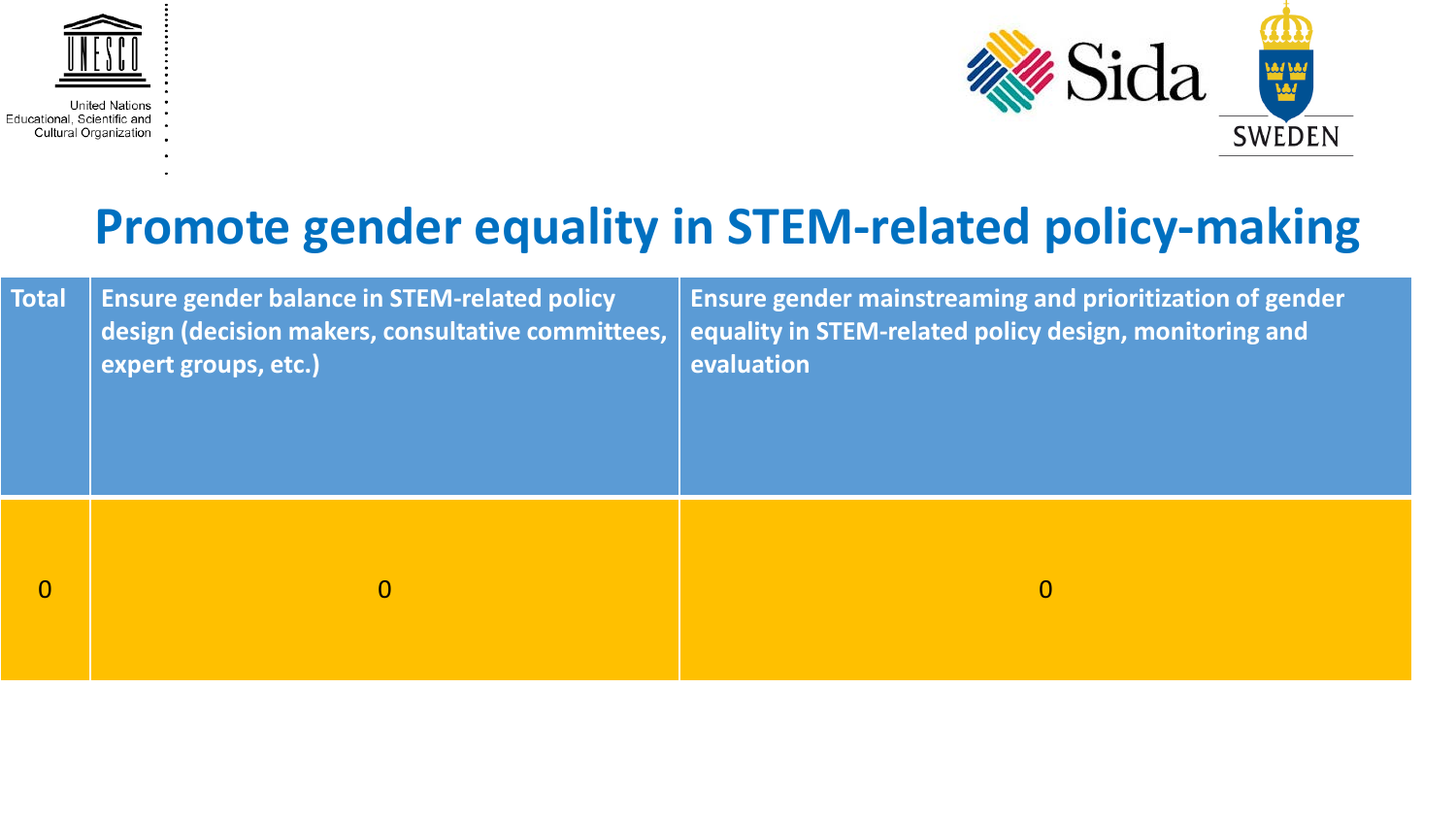![](_page_17_Picture_0.jpeg)

![](_page_17_Picture_2.jpeg)

## **Promote gender equality in science and technology-based entrepreneurship and innovation activities (1)**

| <b>Total</b> | Promote gender<br>equality in access<br>to seed capital,<br>angel investors,<br>venture capital,<br>and similar start-<br>up financing | <b>Ensure equal</b><br>access to public<br>support for<br>innovation for<br>women-owned<br>firms | <b>Ensure visibility of</b><br>women<br>entrepreneurs as<br>role models | <b>Ensure women's access to</b><br>mentorship and participation<br>in the design and<br>implementation of gender-<br>sensitive training in<br>entrepreneurship, innovation<br>management, and<br>intellectual Property Rights | <b>Promote networks of</b><br>women entrepreneurs and<br>women's participation in<br>entrepreneurship<br>networks |
|--------------|----------------------------------------------------------------------------------------------------------------------------------------|--------------------------------------------------------------------------------------------------|-------------------------------------------------------------------------|-------------------------------------------------------------------------------------------------------------------------------------------------------------------------------------------------------------------------------|-------------------------------------------------------------------------------------------------------------------|
|              | $\overline{0}$                                                                                                                         | $\mathbf{1}$                                                                                     | $\overline{1}$                                                          | $\overline{1}$                                                                                                                                                                                                                |                                                                                                                   |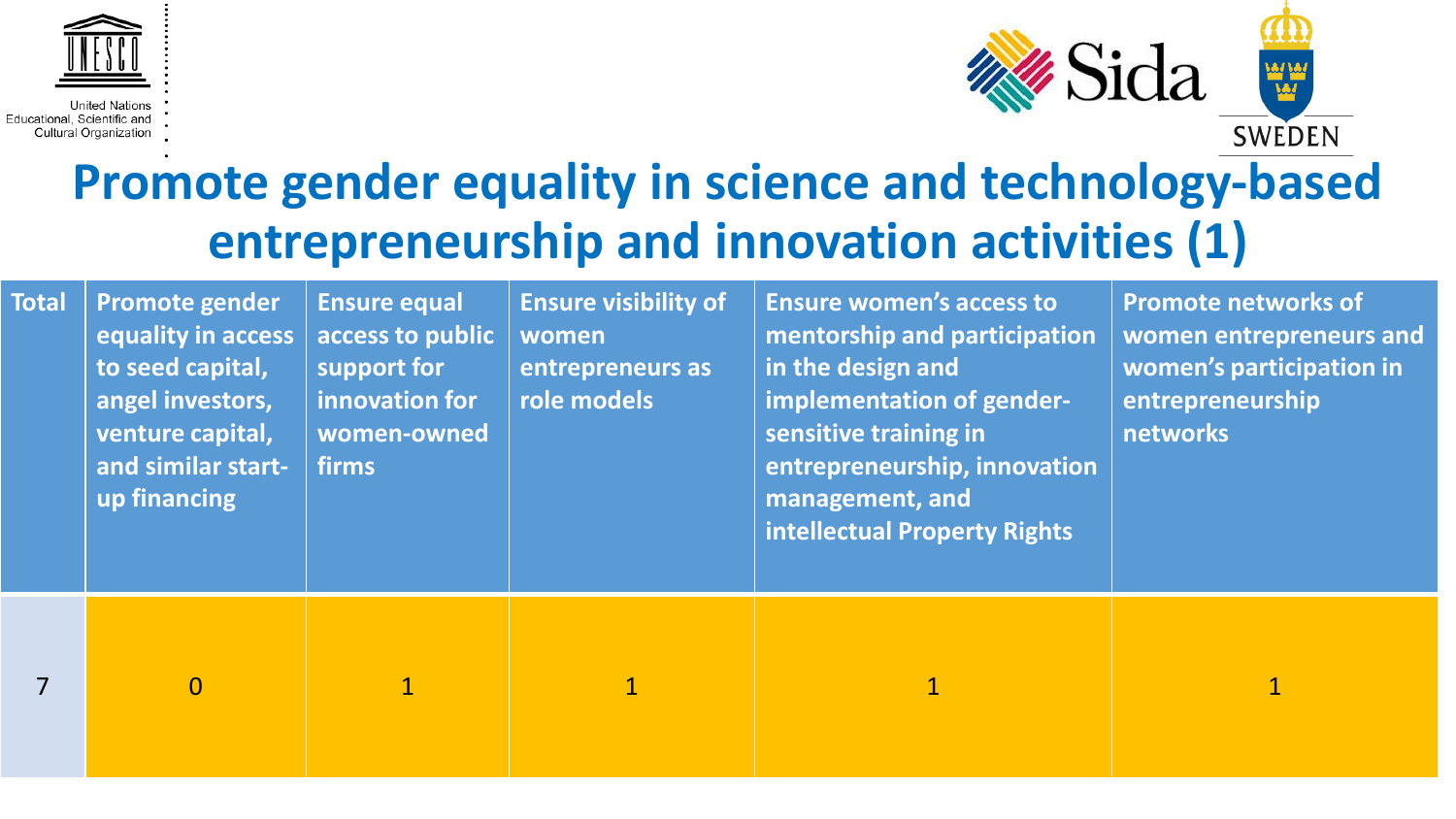![](_page_18_Picture_0.jpeg)

![](_page_18_Picture_2.jpeg)

## **Promote gender equality in science and technology-based entrepreneurship and innovation activities (2)**

| <b>Total</b> | <b>Promote gendered</b><br>innovation<br>approaches | <b>Promote external incentives</b><br>and recognition for women-<br>led innovation and<br>acceptance of women<br>innovators in society | <b>Promote gender equality in</b><br>the access and use of<br>enabling technology, in<br>particular information and<br>communication technology | Promote a gender balanced<br>workforce and equal<br>opportunities in start-up<br>companies |
|--------------|-----------------------------------------------------|----------------------------------------------------------------------------------------------------------------------------------------|-------------------------------------------------------------------------------------------------------------------------------------------------|--------------------------------------------------------------------------------------------|
|              |                                                     |                                                                                                                                        |                                                                                                                                                 | $\mathbf{0}$                                                                               |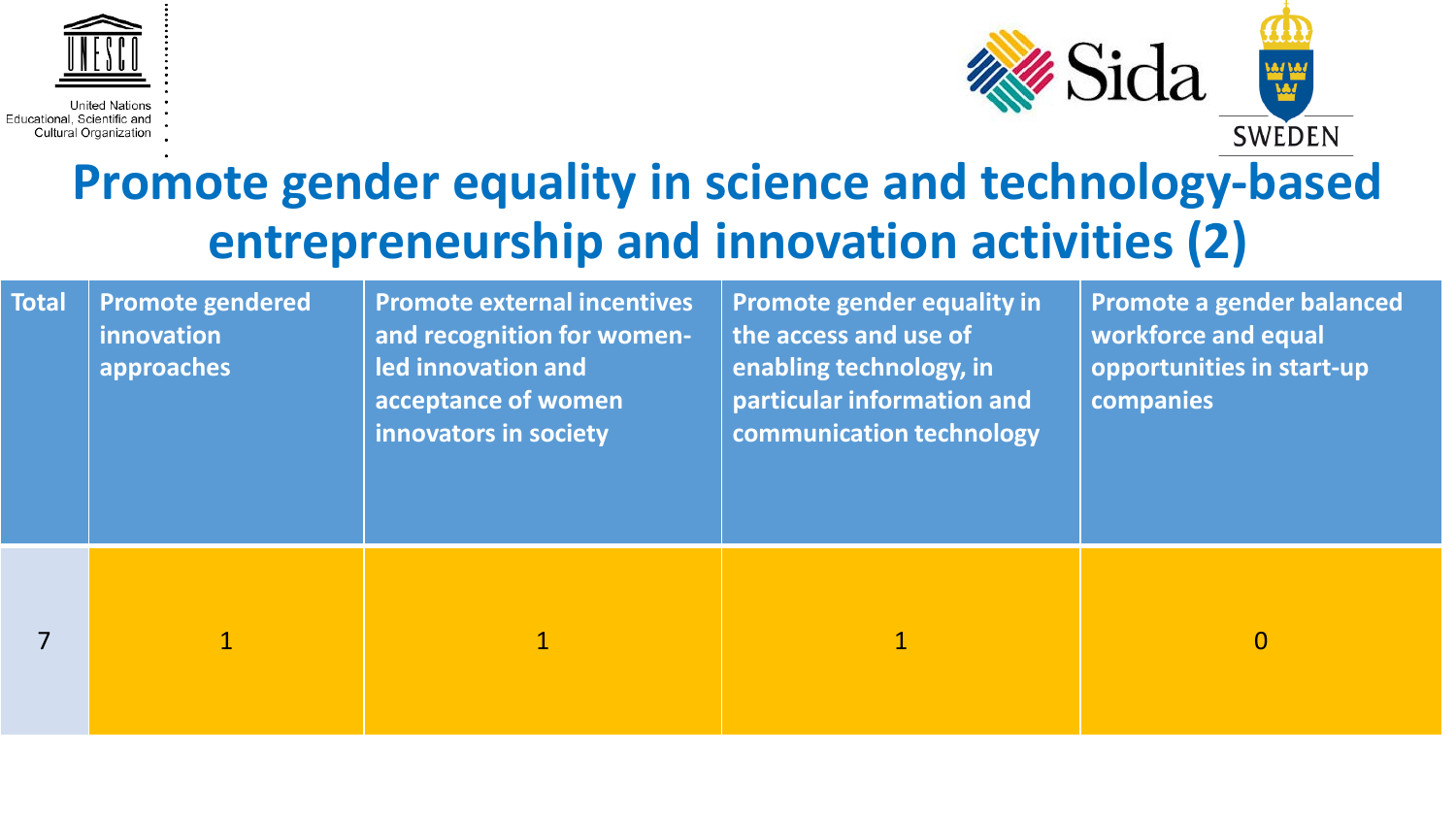![](_page_19_Picture_0.jpeg)

![](_page_19_Picture_2.jpeg)

### **Conclusions**

- The methodology, using the SAGA STI Gender Objectives List is useful to analyse the policy mix and could be used in other regions to understand and relate different situations in terms of Gender Equality in STEM.
- The resulting database (spin.unesco.org.uy) provides countries with examples of STI policy instruments devoted to different aspects of Gender Equality in STEM.
- The gap analysis in LAC shows that there is a generalized gap of policy instruments in the areas of "Promote the gender dimension in research content, practice and agenda", "Promote gender equality in STEM-related policy-making" and "Promote gender equality in science and technology-based entrepreneurship and innovation activities".
- Other Gender objectives have a few instruments in some countries, but the density is very low.
- Further studies, using appropriate indicators, to analyse the quality and impact of the instruments in place.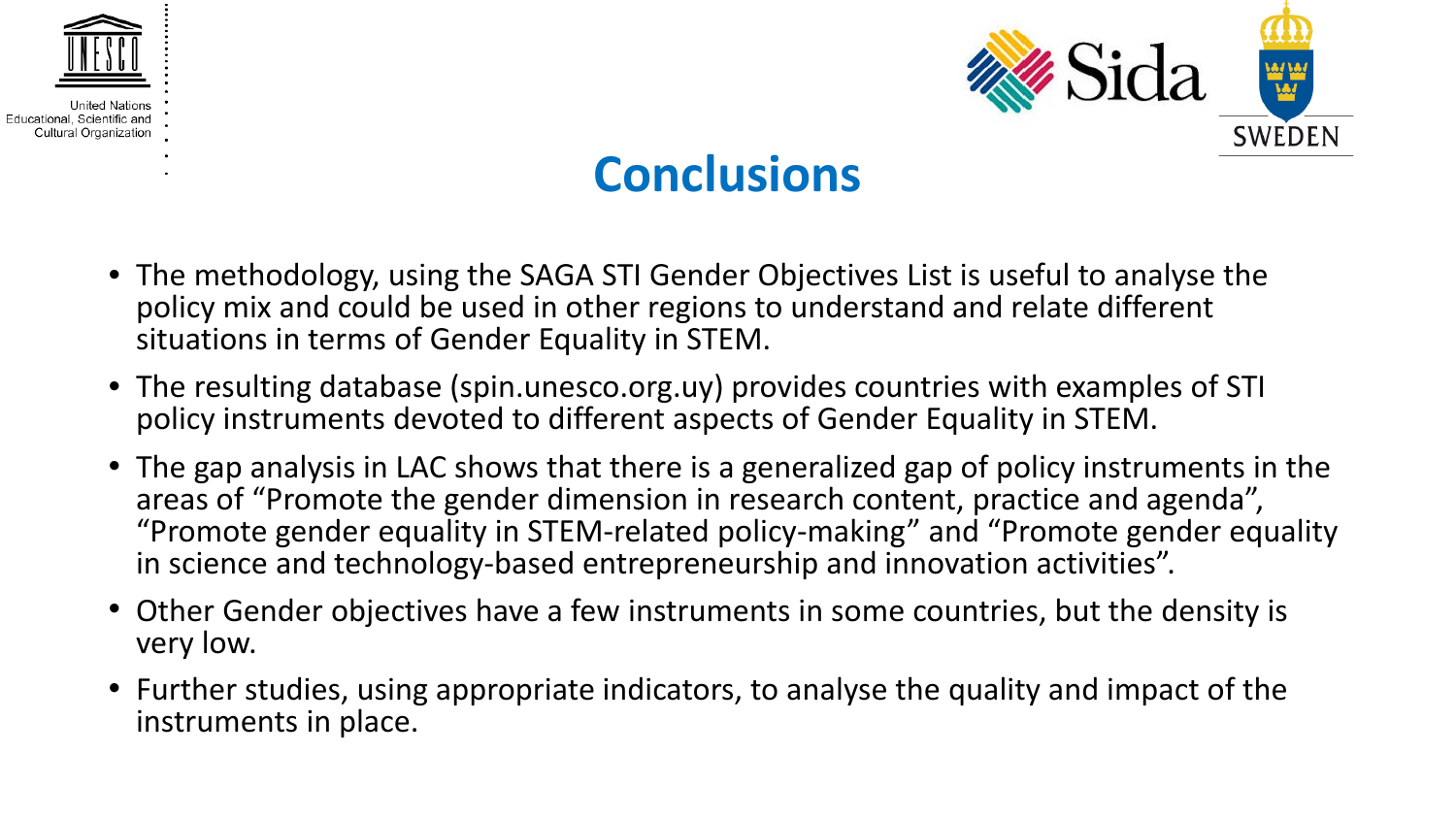![](_page_20_Picture_0.jpeg)

![](_page_20_Picture_2.jpeg)

# **Thank you!**

## **[e.fernandez-polcuch@unesco.org](mailto:e.fernandez-polcuch@unesco.org) @efpolcuch**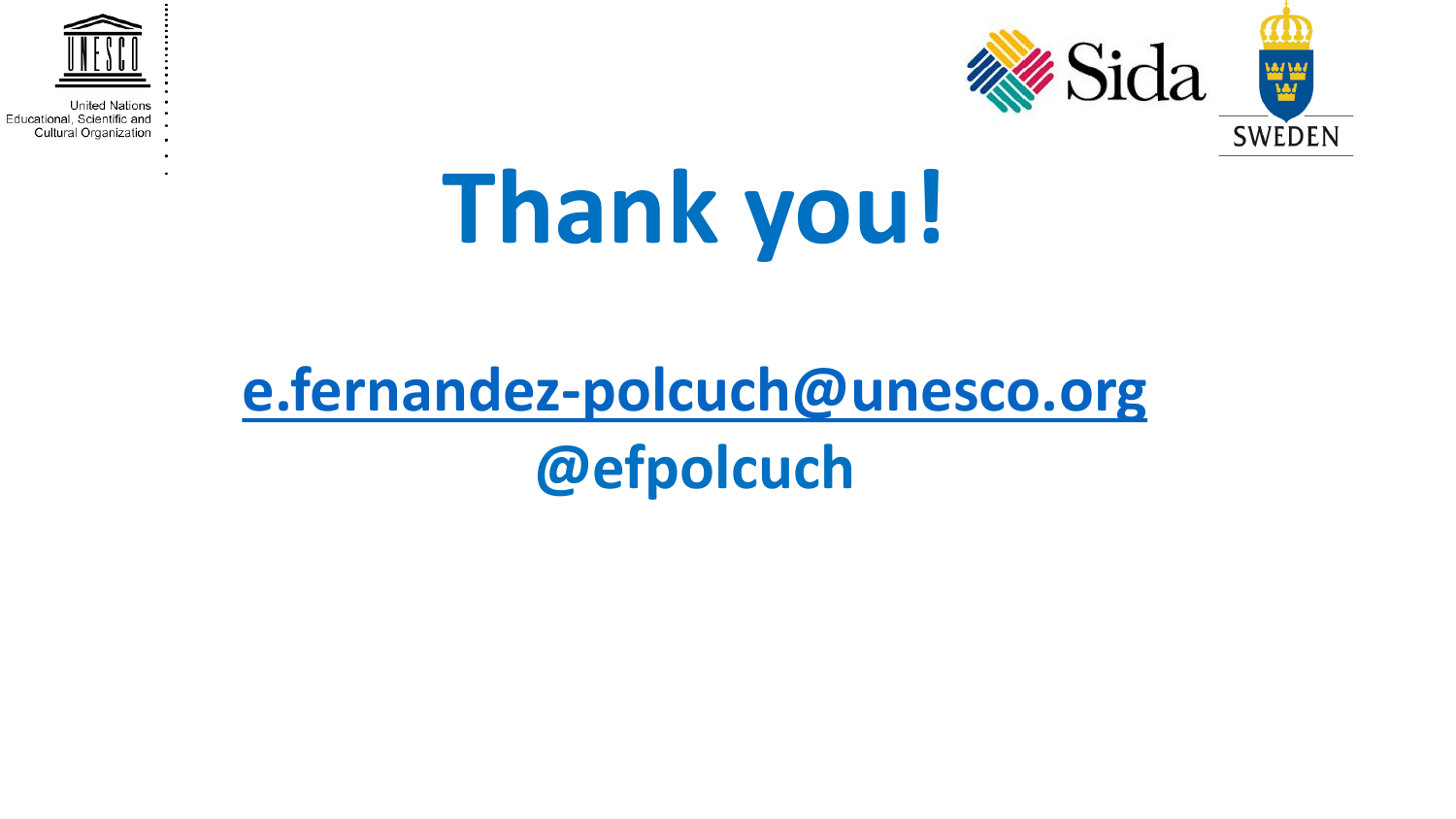#### **Argentina**

- L'Oréal-UNESCO Premio Nacional "Por Las Mujeres En La Ciencia"
- Maternity leave and Application for scholarship extension

#### **Bolivia**

- Module: Gender, Economy and Investigation in Bolivia **Brazil**
- L'Oréal-UNESCO Premio Nacional "Por Las Mujeres En La Ciencia"
- Building Gender Equality Award
- Women in Science Award
- Thousand Women
- Women and Science Program
- National Meeting Women Science and Technology

#### **Chile**

- L'Oréal-UNESCO Premio Nacional "Por Las Mujeres En La Ciencia"
- Competition of Aid for Financing Actions of Promotion of Women in Science, Technology and Innovation
- Competition: Portraits of Women in Engineering and Sciences
- Women: Protagonists of Science. Today's Girls, Tomorrow's Scientists
- Extension during pre- and postnatal period and parental permission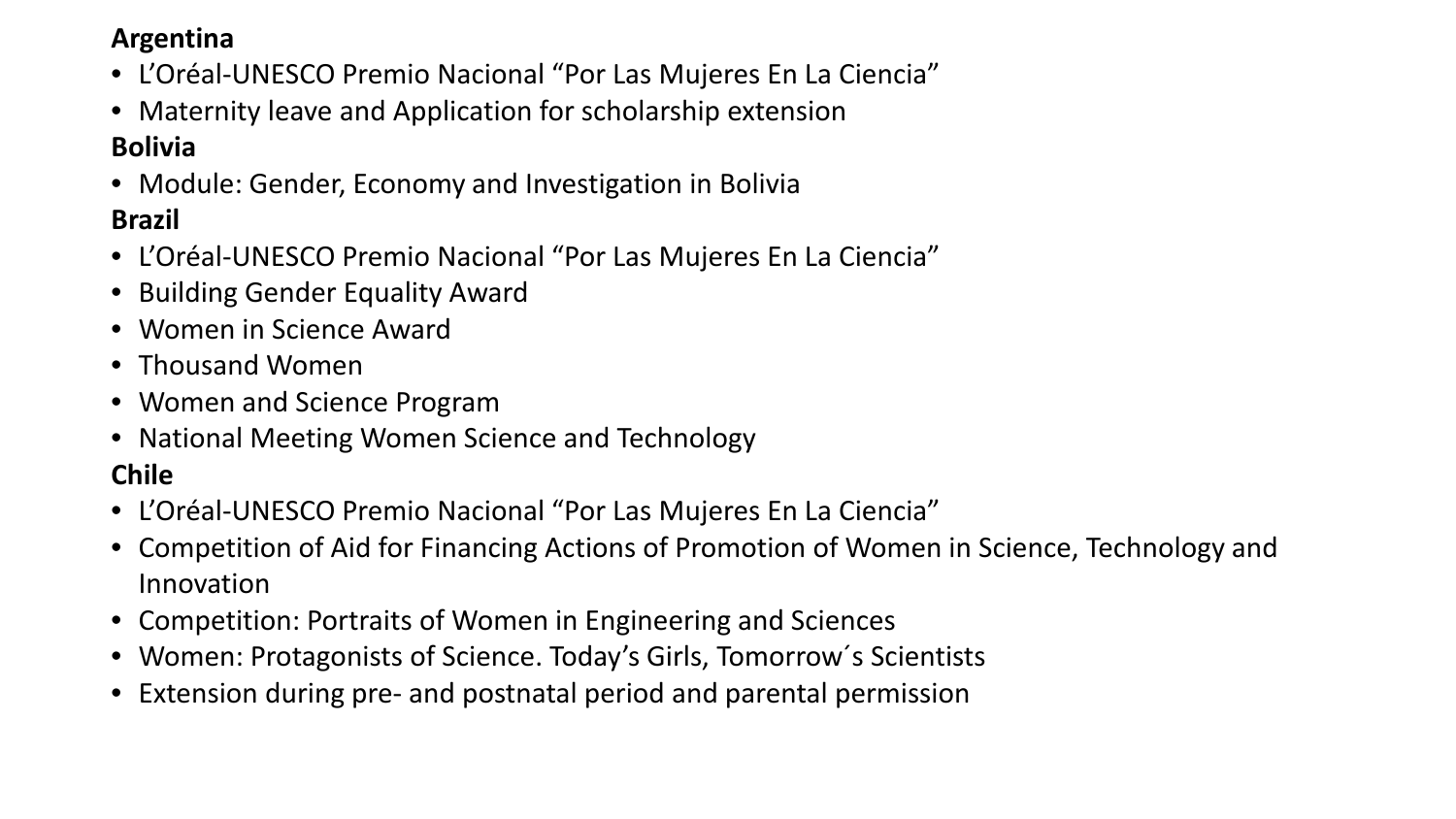#### **Colombia**

• L'Oréal-UNESCO Premio Nacional "Por Las Mujeres En La Ciencia"

#### **Costa Rica**

- Science and Gender Program
- Science and Technology Month

#### **Guatemala**

• National Award for Innovation in Guatemala

#### **Mexico**

- L'Oréal-UNESCO Premio Nacional "Por Las Mujeres En La Ciencia"
- Support to Mothers Heads of Family
- Academic Strengthening for Indigenous People Program
- Postgraduate Fellowship Program for Indigenous Women
- CONACYT-OEA-AMEXCID scholarships
- Incorporation of Indigenous Women for Regional Strengthening

#### **Peru**

- L'Oréal-UNESCO Premio Nacional "Por Las Mujeres En La Ciencia" **Uruguay**
- L'Oréal-UNESCO Premio Nacional "Por Las Mujeres En La Ciencia"

#### **Venezuela**

- Women in Sciences Award
- Women and Free Information Technologies Forum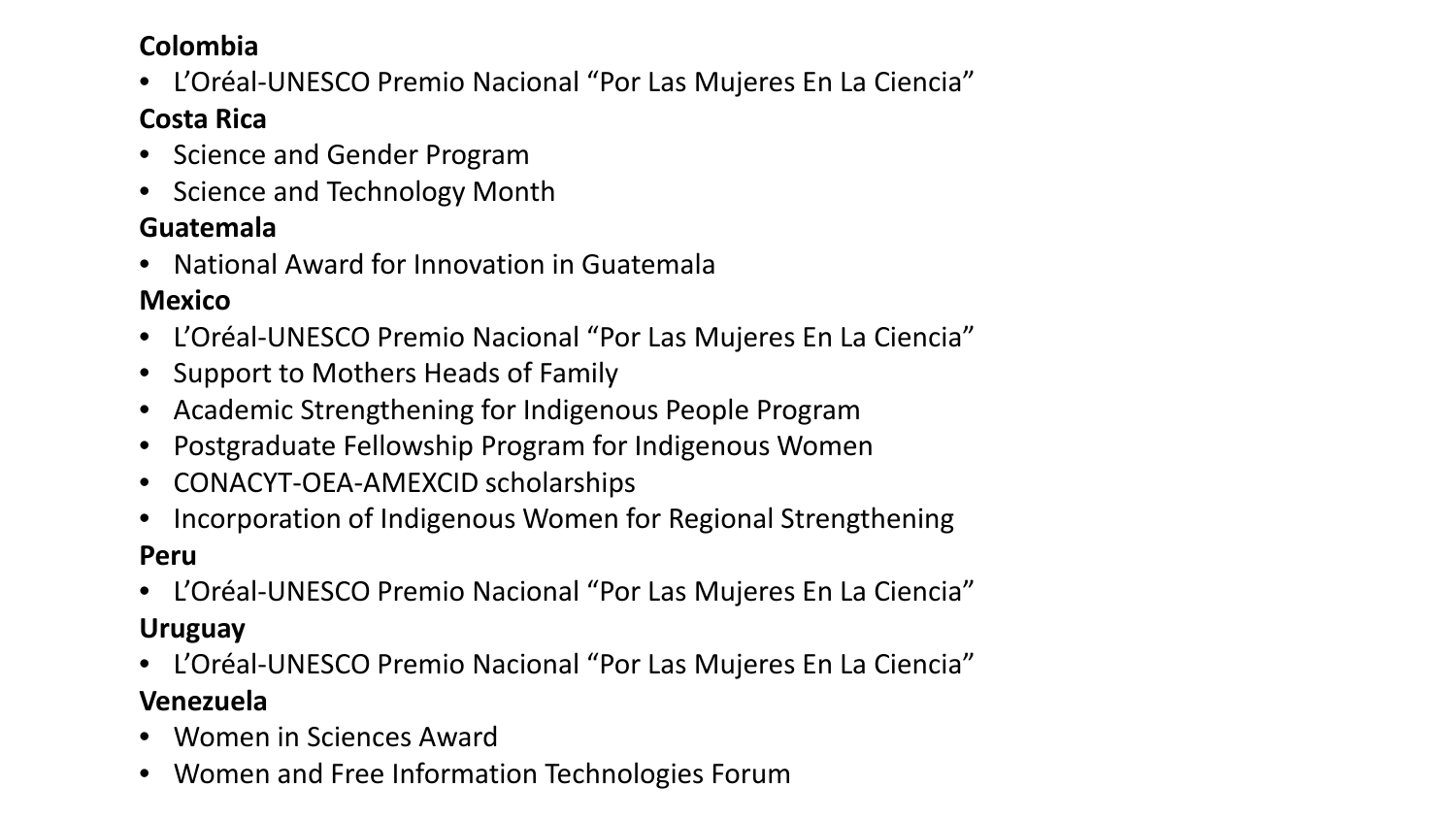![](_page_23_Picture_0.jpeg)

![](_page_23_Picture_2.jpeg)

## **Be part of the change! Be part of SAGA!**

**Contact us at: [SAGA@unesco.org](mailto:SAGA@unesco.org)**

**http://www.unesco.org/new/en/saga**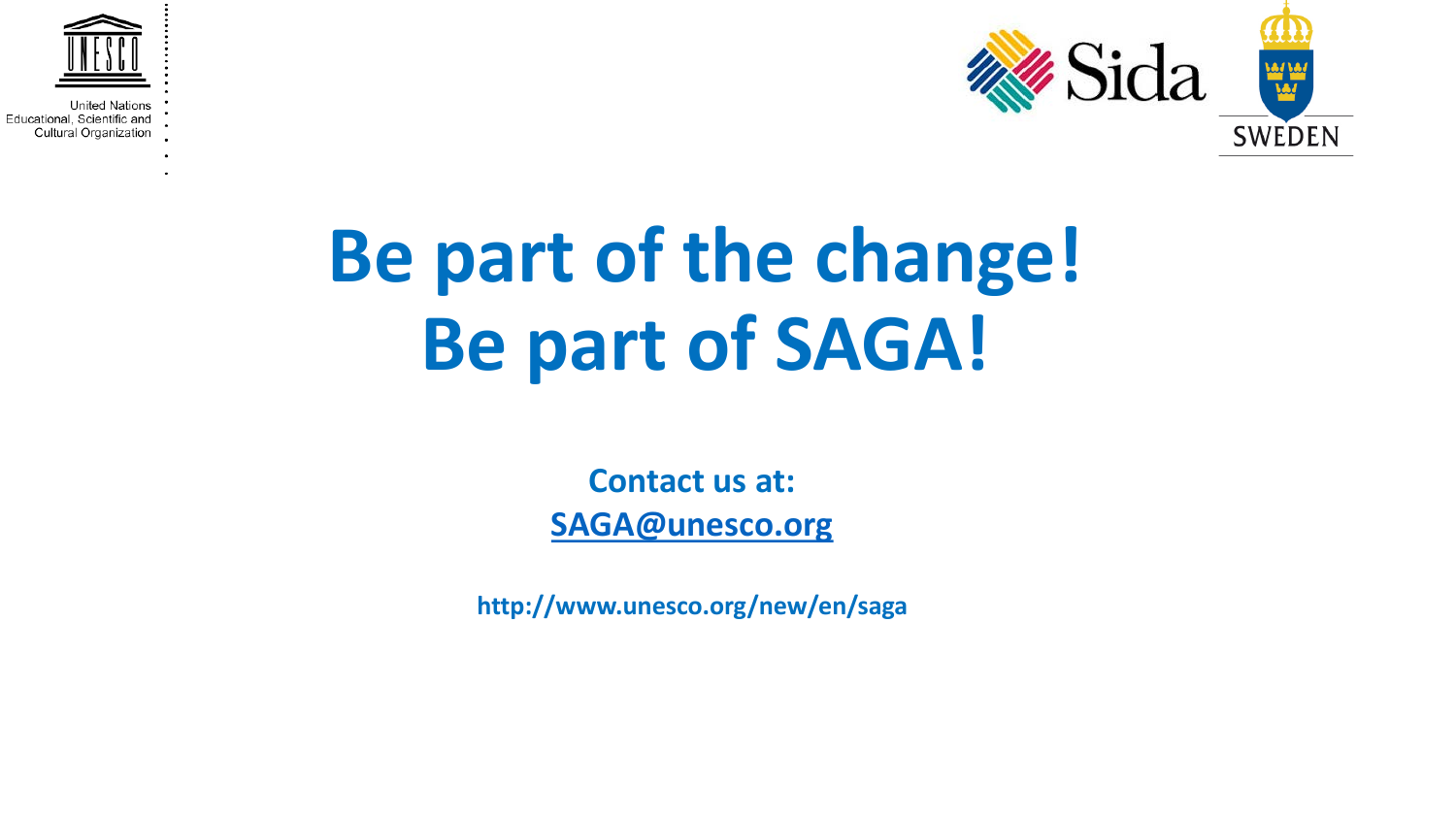![](_page_24_Picture_0.jpeg)

![](_page_24_Picture_2.jpeg)

## **Gender equality is still one of UNESCO's priorities**

The underrepresentation of gender constitutes a violation to the general principle of justice and equality.

Additionally, it provokes a sub-optimal functioning of society, because it wastes an important part of potential resources for science.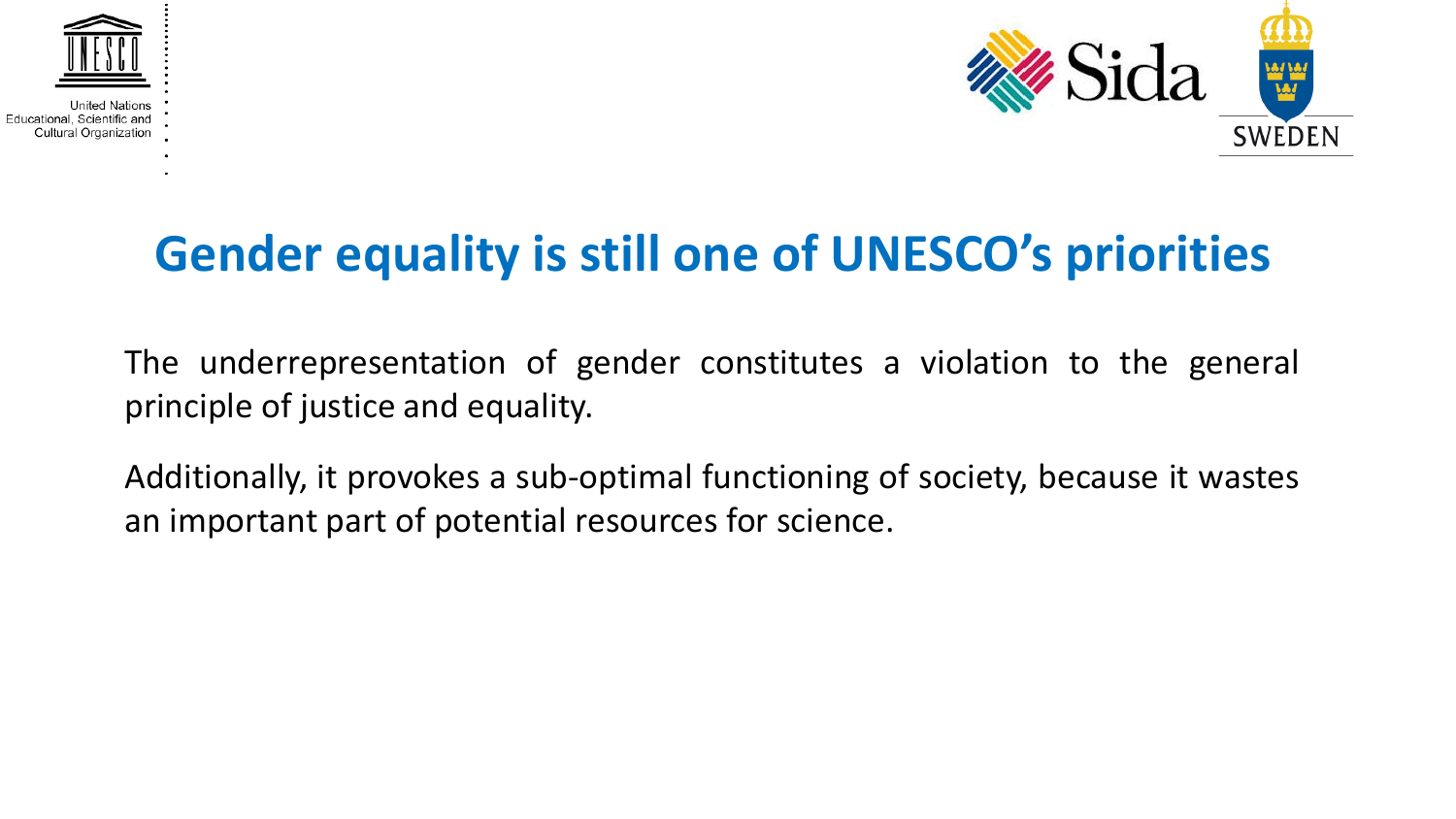![](_page_25_Picture_0.jpeg)

![](_page_25_Picture_2.jpeg)

## **% of women researchers**

![](_page_25_Figure_4.jpeg)

Source: UNESCO Institute for Statistics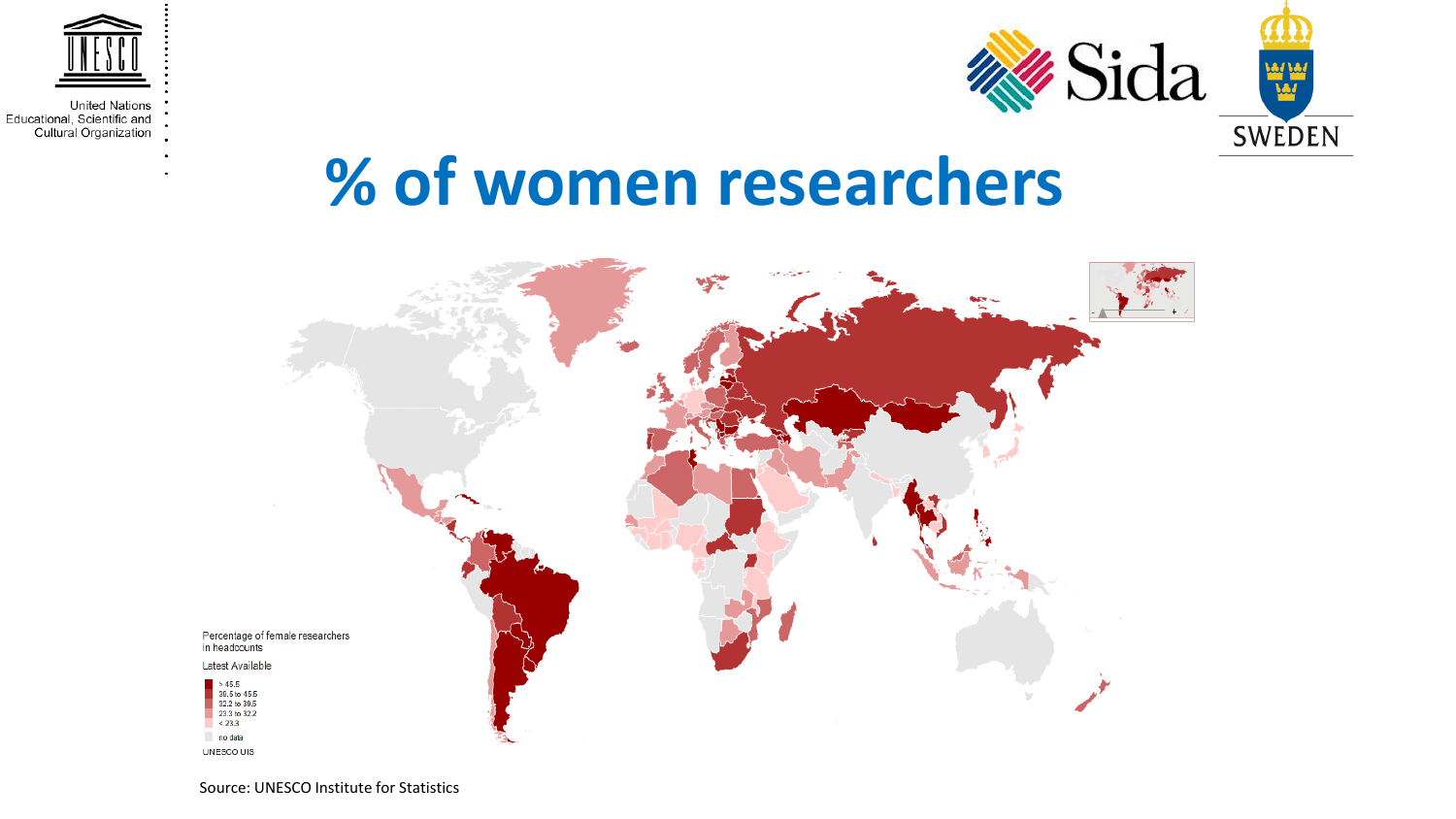![](_page_26_Picture_0.jpeg)

#### Latin America is the second region with the highest proportion of women researchers in the world (44%)

![](_page_26_Figure_2.jpeg)

Source: UNESCO Institute for Statistics

 $>45.5$ 

 $< 23.3$ no data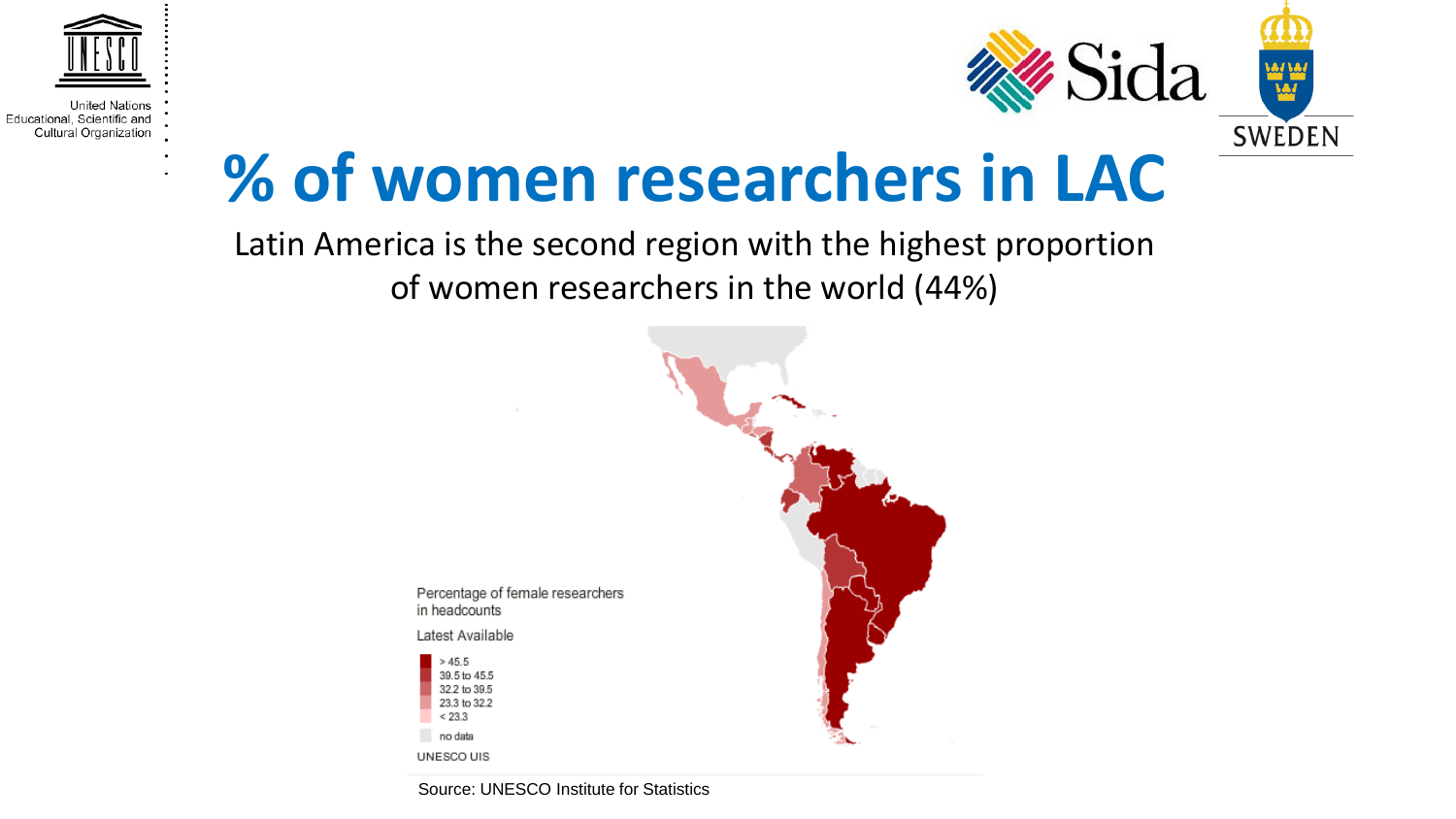![](_page_27_Picture_0.jpeg)

![](_page_27_Picture_2.jpeg)

### **Vertical gap "scissors diagram", Argentina**

![](_page_27_Figure_4.jpeg)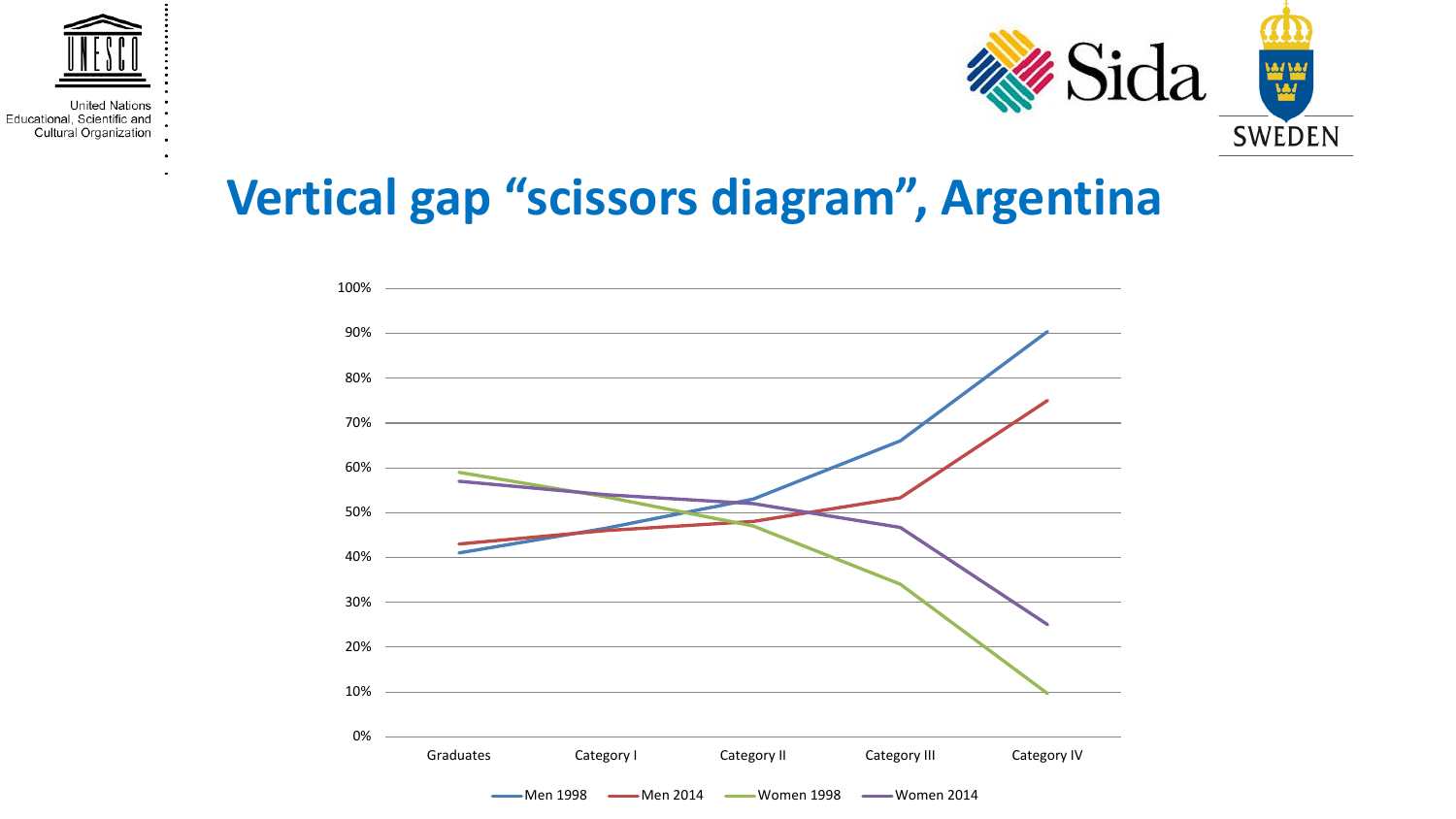![](_page_28_Picture_0.jpeg)

![](_page_28_Picture_2.jpeg)

## **Horizontal gap**

- Women are underrepresented in areas such as engineering, physics and mathematics.
- Argentina
	- Agronomy, Engineering and Mathematics 37%
- Brazil
	- Engineering, Physics and Mathematics 20%
- Colombia
	- Engineering and Technology 22%
- Uruguay
	- Engineering and Technology 32%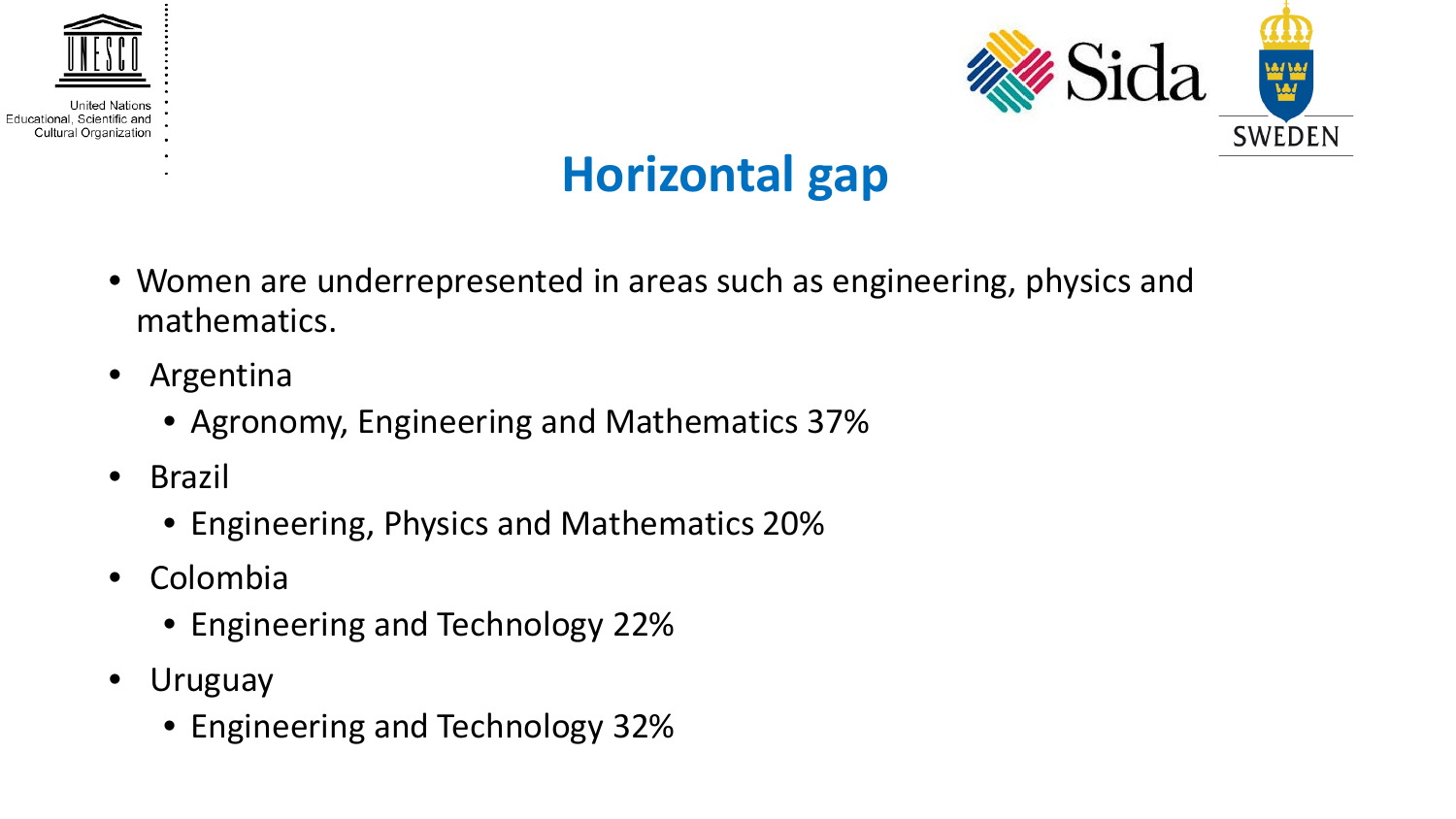![](_page_29_Picture_0.jpeg)

## **% women graduated and PhDs in LAC by level and field**

**Why Sida** 

**VALVAL** 

| <b>Country</b>     | <b>Graduated in</b><br><b>Science</b> | <b>Graduated in</b><br><b>Engineering</b> | <b>PhD Science</b> | <b>PhD Engineering</b> |
|--------------------|---------------------------------------|-------------------------------------------|--------------------|------------------------|
| Argentina          | 52%                                   | 35%                                       | 57%                | 38%                    |
| <b>Brazil</b>      | 31%                                   | 28%                                       |                    |                        |
| Chile              | 23%                                   | 18%                                       | 46%                | 19%                    |
| Colombia           | 47%                                   | 31%                                       | 36%                | 17%                    |
| <b>Costa Rica</b>  | 29%                                   | 29%                                       | 57%                |                        |
| Ecuador            | 41%                                   | 25%                                       |                    |                        |
| El Salvador        | 36%                                   | 19%                                       |                    |                        |
| Guatemala          | 75%                                   | 26%                                       |                    |                        |
| Guyana             | 42%                                   | 9%                                        |                    |                        |
| <b>Mexico</b>      | 47%                                   | 29%                                       | 45%                | 38%                    |
| Panama             | 49%                                   | 36%                                       |                    |                        |
| <b>Puerto Rico</b> | 53%                                   | 29%                                       | 38%                | 17%                    |
| <b>Uruguay</b>     | 45%                                   | 43%                                       | 67%                | 33%                    |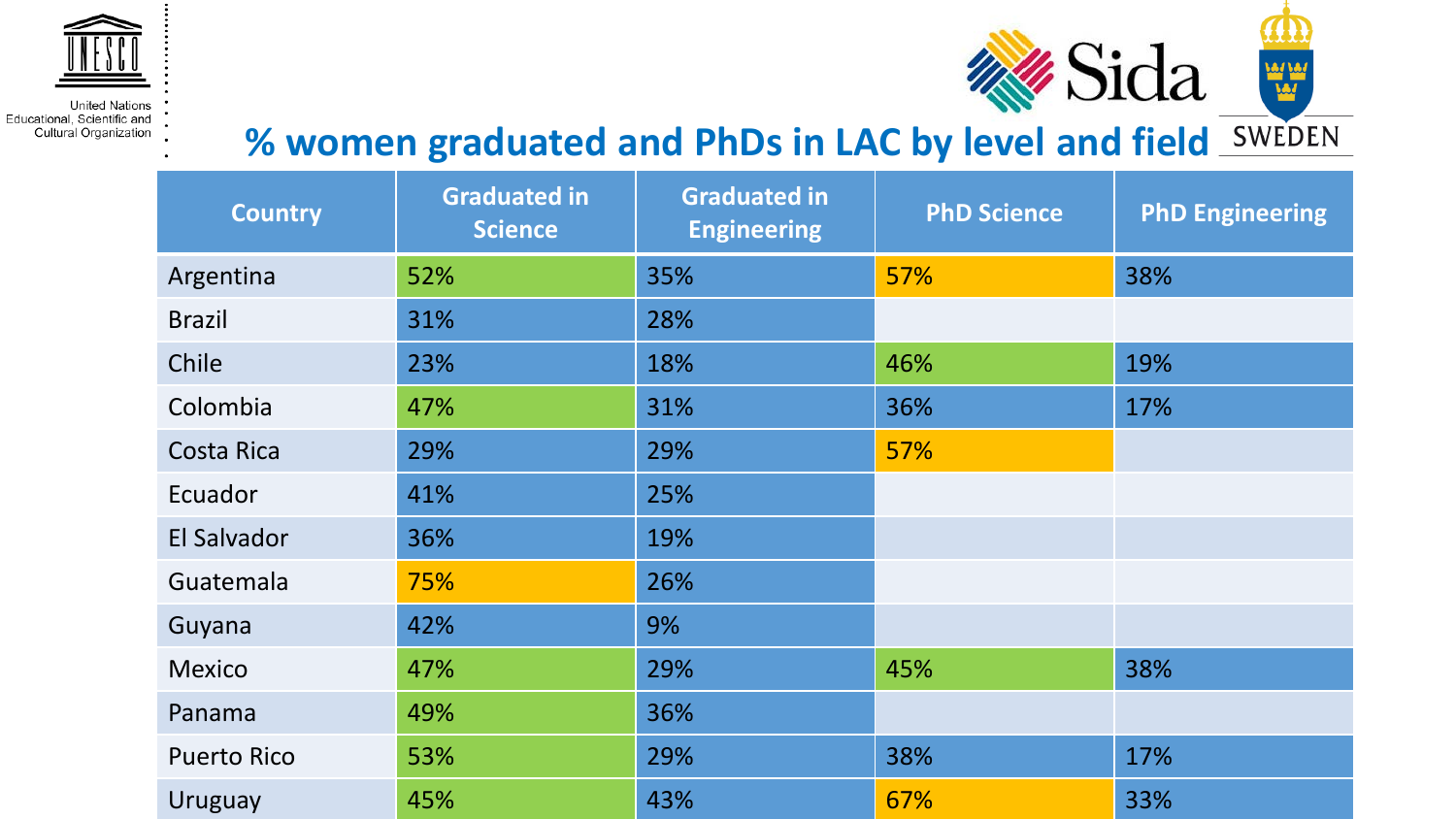![](_page_30_Picture_0.jpeg)

Educational, Scien Cultural Organization

![](_page_30_Picture_2.jpeg)

## **Barriers to gender equality in STI**

- Institutional barriers
- Sociocultural barriers
- Glass ceiling and leaky pipeline
- Role-models shortage, masculinization of some careers' image, socialization processes and lack of previous incentives
- Difficulty to achieve work-life balance
- Research evaluation methods can be gender bias
- Lack of explicit references to this situation in STI laws and STI national plans
- A combination of these factors